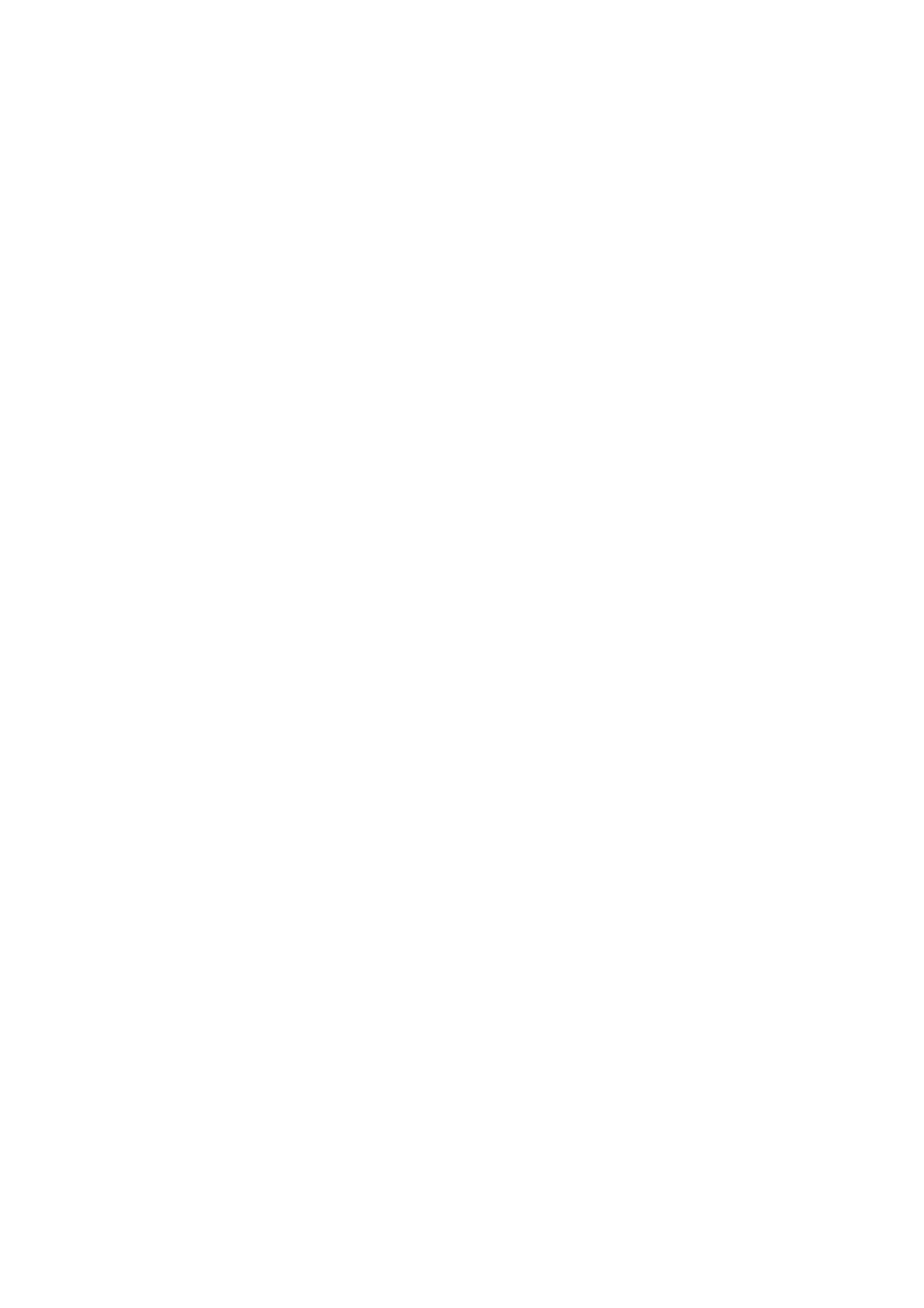### **Translation**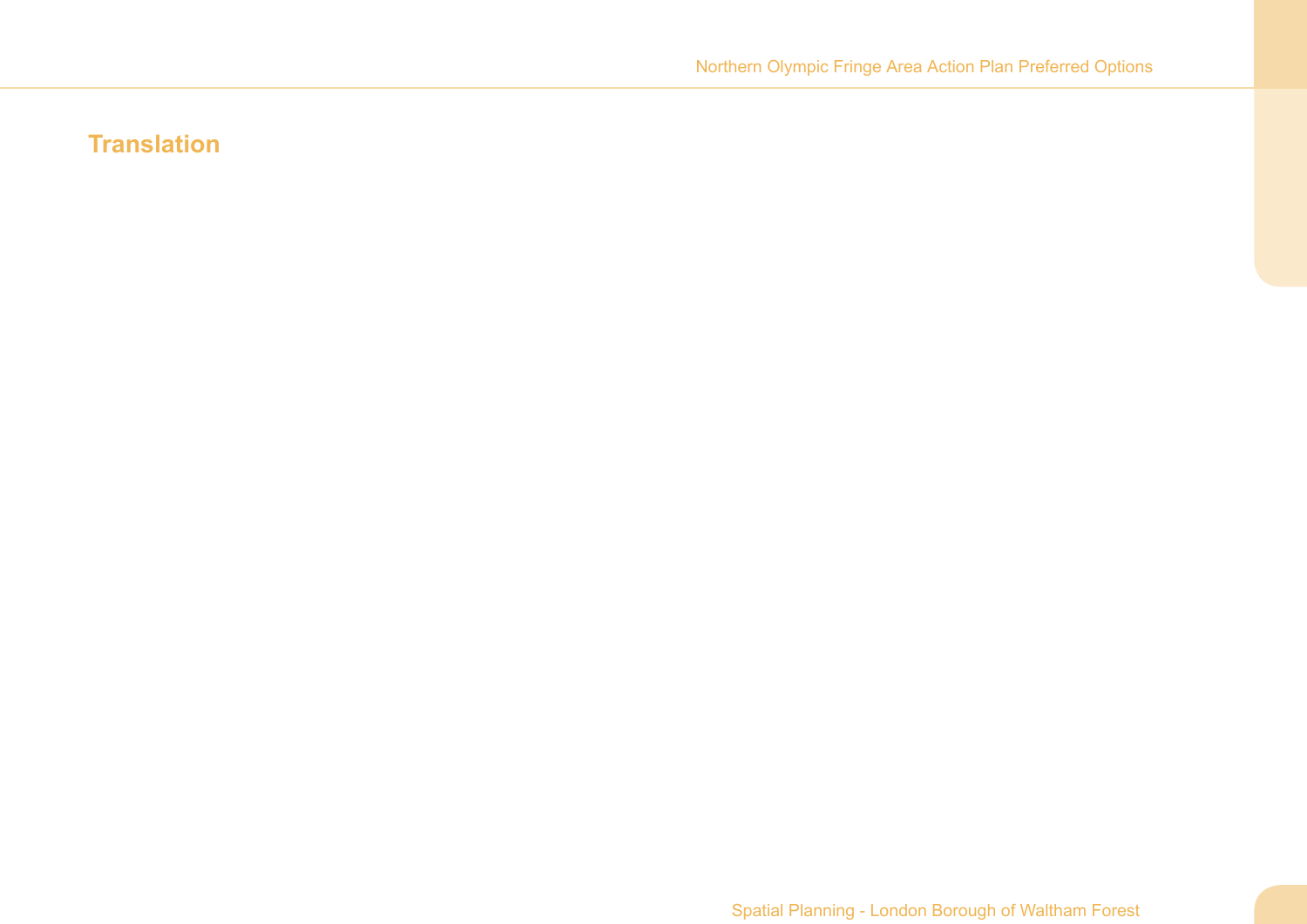#### INTERPRETING AND TRANSLATION ASSISTANCE

This document or its summary can be made available in other languages, large print, Braille, audio-tape format or a translation service provided on request. Should you require access to these services please contact us at

This document can also be made available on Audio Tape [ Braile [ Large Print [ ]

| Dokumenti apo përmbledhja e tij mund të sigurohen<br>ně gjuhé tjeni, shtyp té madti, Braille, audiokaseté<br>apo i përkthyer sipas kërkesite. Nëse ju keni<br>nevojā pēr kāto shērbims, ju lusim na kontaktoni nē<br>admissim e dhévé më poshtë.                                              | આ અકવાલ કે એનું સર્જયલ બીજા ભાષાઓમાં, ચોટા અલ્લીમાં,<br>GEARS, MILHO 24 NX MANS MINIAL HAL 226 STAINS<br>$+5$ at $1.4$ $+1.0$ at $-1.0$ $+1.0$ $+1.0$ $+1.0$<br>અમને નીચેના સવનાથે સપાડે પ્રદે                                                                                                                                                                                                                                                 |
|-----------------------------------------------------------------------------------------------------------------------------------------------------------------------------------------------------------------------------------------------------------------------------------------------|------------------------------------------------------------------------------------------------------------------------------------------------------------------------------------------------------------------------------------------------------------------------------------------------------------------------------------------------------------------------------------------------------------------------------------------------|
| Aberica: C2                                                                                                                                                                                                                                                                                   | Suizar D                                                                                                                                                                                                                                                                                                                                                                                                                                       |
| يسكل توفير. هذه الوليقة أو متخصنها بتَّخات أخرى أو بالطبعة الكبيرة أو<br>يلغة بريل أو على الشريط ويمكن توفير بفتمة ثرجمة عند الطلب واذا<br>المشيعات بنتالا من علم المتنسلات الربيان الالعسال سعدًا على العنوان<br>المثالين أنناما                                                             | यह पर्वा या उसका संक्षेप अन्य भाषाओं में, को उन्हरों में या सनने<br>बाती देप पर भीष कर लिया जा सकता है, और अन्य भाषाओं में<br>उत्पाद को सोका भी पित सकती है। यदि आपको इन सोकाओं<br>की जनरत है तो कायब निम्नलिब्रित पते पर हमारे साथ संपर्क करें।                                                                                                                                                                                               |
| Andres [3]                                                                                                                                                                                                                                                                                    | Hindi [3]                                                                                                                                                                                                                                                                                                                                                                                                                                      |
| my provided and the price and street manager and specific<br>क्रमता, अंदिन ना कार्निगिटम, स्त्रीय डोईन ना नाबिटर (मानन (कटनडी<br>बन्दा बनुवार बड़ा उसका नावक नंदा घात । बात्मात धनि अन्त<br>pressure attempt as welco were will selected velocity<br>Sweets continent stands.                 | floor wange in the payment of the amongs flow, with wheat flow,<br>ਮਾਂ ਚਰਨ ਵਾਲੀ ਟੋਪ 'ਤੇ ਪੀਰ ਕੋ ਤਿਆ ਜਾ ਜਕਦਾ ਹੈ. ਅਤੇ ਹੋਰ ਭਾਸ਼ਾਵਾਂ<br>ਵਿਚ ਤਾਰਯਮਾ ਕਰਨ ਦੀ ਸਹੂਸ਼ਤ ਦੀ ਮਿਲ ਲਕਦੀ ਹੈ। ਜੋ ਇਹਨਾਂ ਸਹੂਸ਼ਤਾਂ<br>ਦੀ ਗੁਰਾਲੇ ਸ਼ੋਕ ਹੈ. 'ਜਾਂ ਕਿਰਪਾ ਕਰਕੇ ਹੋਰ ਰਿਪਏ ਪਏ 'ਤੇ ਜਾਕੇ ਨਾਲ<br><b>Museum</b>                                                                                                                                                                  |
| <b>Dangel D</b>                                                                                                                                                                                                                                                                               | Purgen D                                                                                                                                                                                                                                                                                                                                                                                                                                       |
| 我們可以接触我的要求向您提供此文件成其编纂的经<br> 画罩氷・大字印刷版本、百文版本、鉄音带或者怪供其<br>仕載課組長・如果在南東は上海務・調油過以下的地址<br>有目的旧书制型。<br>D await                                                                                                                                                                                       | Istekta bulunursaniz, bu brosürü ya da brosürüri<br>özelinin Türkçesini size gönderebiliriz. Ayrıca tıroşürün<br>iri harfli baskısı, görme engeliler için parmak ucuyla<br>okunablen Bralle alfabesiyle yazılmış kabartma<br>şekli ve ses kaseti de olup istek üzerine broşûrün<br>özetini sözlü olarak da size Türkçe okuyabilirtz. Bu-<br>hizmetlerden yararlanmak için aşağıda yazılı<br>adreston bine utagabilirsiniz.<br><b>Turean II</b> |
| Ce document aimsi que son résumé sont disponibles.<br>dans d'autres langues, en gros caractères, en braille<br>et sur support audio. Une version traduite pout.<br>également étre obtenue sur demande. Pour obtenir<br>fun de ces services, veuillez nous contacter à<br>l'admise ci-dessous. | برداة ويوازي كالمصددة وبالوارد واستشعاب وأكتابها والمحارث والمتهاجين والمصعد<br>222465 Walnut was the Fay provide to Li<br><i>Stablebolden</i>                                                                                                                                                                                                                                                                                                 |
| <b>Fierch CT</b>                                                                                                                                                                                                                                                                              | lass D                                                                                                                                                                                                                                                                                                                                                                                                                                         |
| <b>Name</b><br>Address                                                                                                                                                                                                                                                                        | CONTACT:<br>Planning Policy Team<br>Environment and Regeneration<br>London Borough of Waltham Forest<br>Sycamore House, Watham Forest Town Hall<br>Forest Road, Walthamstow, London, E17 AJF                                                                                                                                                                                                                                                   |
| Talegrivine No.                                                                                                                                                                                                                                                                               | Telephone 020 8496 3000<br>Email: planning policy@watthattfcrest.gov.uk<br>Web site: www.walthamforest.gov.uk                                                                                                                                                                                                                                                                                                                                  |

Translated by Lundon Borough of Waltham Forest Mercreting and Translation Service

Spatial Planning - London Borough of Waltham Forest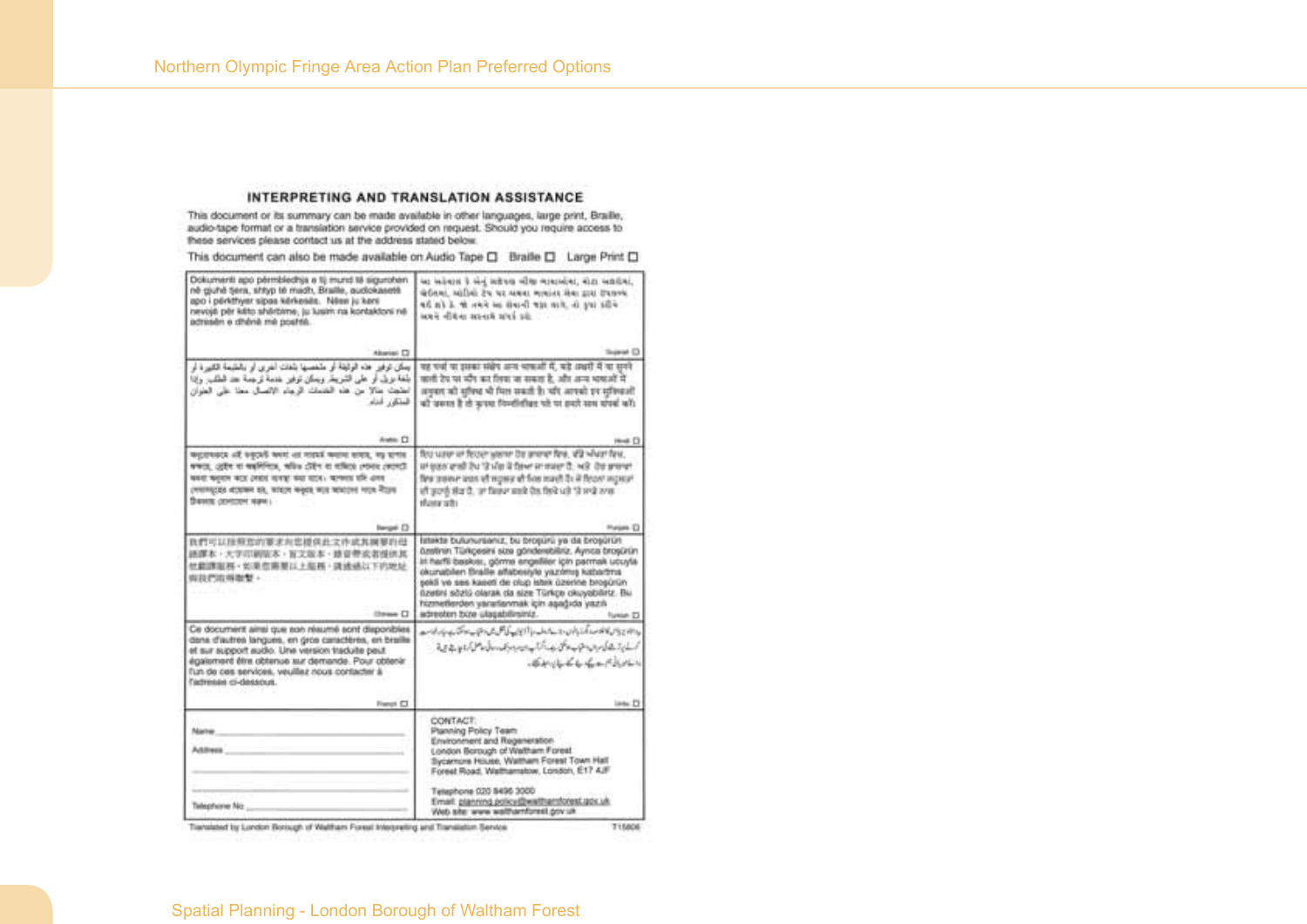### **Introduction and Context**

### **Vision, Objectives and Proposals**

| 3 Area Action Plan Vision and Objectives <b>Commission Commission Commission</b> Commission Commission Commission |  |
|-------------------------------------------------------------------------------------------------------------------|--|
|                                                                                                                   |  |
|                                                                                                                   |  |
|                                                                                                                   |  |
|                                                                                                                   |  |
|                                                                                                                   |  |
|                                                                                                                   |  |

#### Spatial Planning - London Borough of Waltham Forest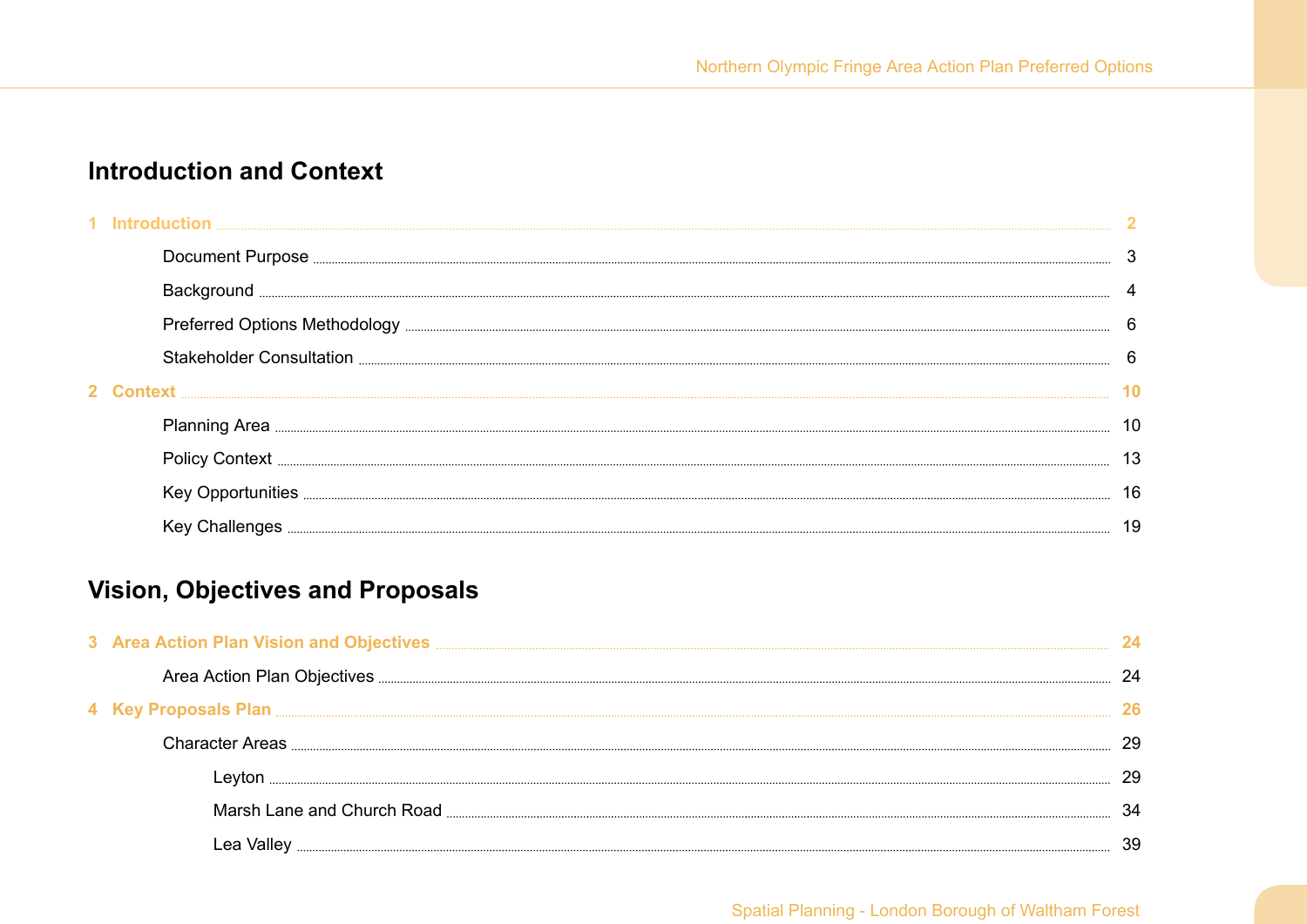|--|--|

# **Proposed Policies**

|                                                                                                                                                                                                                                     | 54 |
|-------------------------------------------------------------------------------------------------------------------------------------------------------------------------------------------------------------------------------------|----|
|                                                                                                                                                                                                                                     | 54 |
|                                                                                                                                                                                                                                     | 60 |
|                                                                                                                                                                                                                                     | 62 |
|                                                                                                                                                                                                                                     | 66 |
|                                                                                                                                                                                                                                     |    |
|                                                                                                                                                                                                                                     |    |
|                                                                                                                                                                                                                                     |    |
|                                                                                                                                                                                                                                     |    |
|                                                                                                                                                                                                                                     |    |
|                                                                                                                                                                                                                                     |    |
|                                                                                                                                                                                                                                     |    |
|                                                                                                                                                                                                                                     |    |
|                                                                                                                                                                                                                                     | 84 |
|                                                                                                                                                                                                                                     | 88 |
| 11 A Sustainable Place <b>Excess Place and Construction Construction</b> and a series of the series of the series of the series of the series of the series of the series of the series of the series of the series of the series o | 90 |
|                                                                                                                                                                                                                                     |    |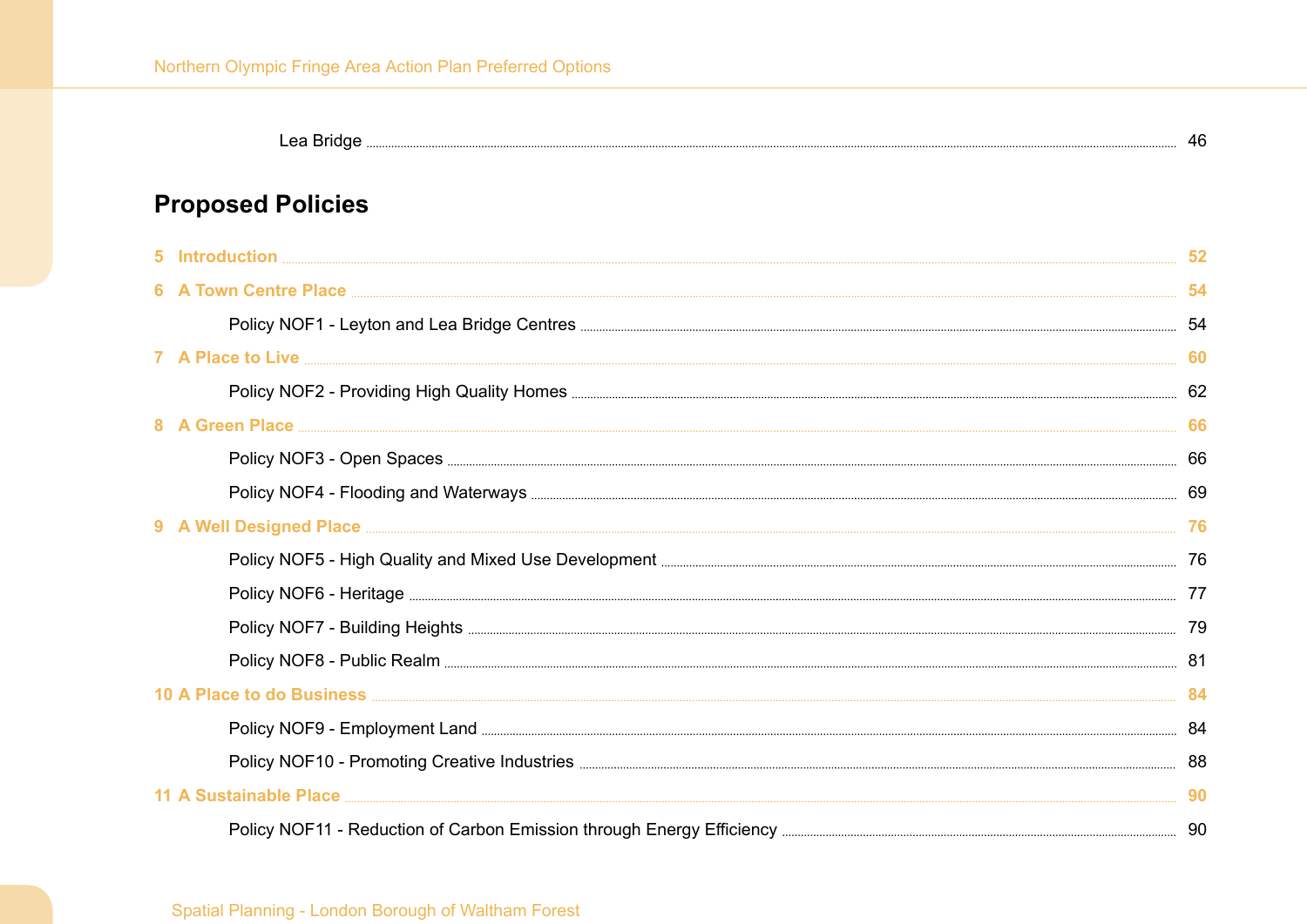| 12 A Connected Place <b>Express Automaker 2018</b> |     |
|----------------------------------------------------|-----|
|                                                    | QΔ  |
|                                                    |     |
|                                                    | 10C |

### **Implementation and Monitoring**

| <b>14 Implementation Framework</b><br> |  |
|----------------------------------------|--|
| <b>15 Monitorin</b>                    |  |

### **Appendices**

| 3 Appendix 3 - Key Evidence for NOF Area Action Plan <b>Commission Commission Control</b> er Service Commission Commission |  |
|----------------------------------------------------------------------------------------------------------------------------|--|

### **Glossary**

|--|

# **List of Figures**

| Figure 1.1 Local Development Framework Document |  |
|-------------------------------------------------|--|
| Figure 1.2 NOF AAP Boundary                     |  |
| Figure 1.3 Methodology                          |  |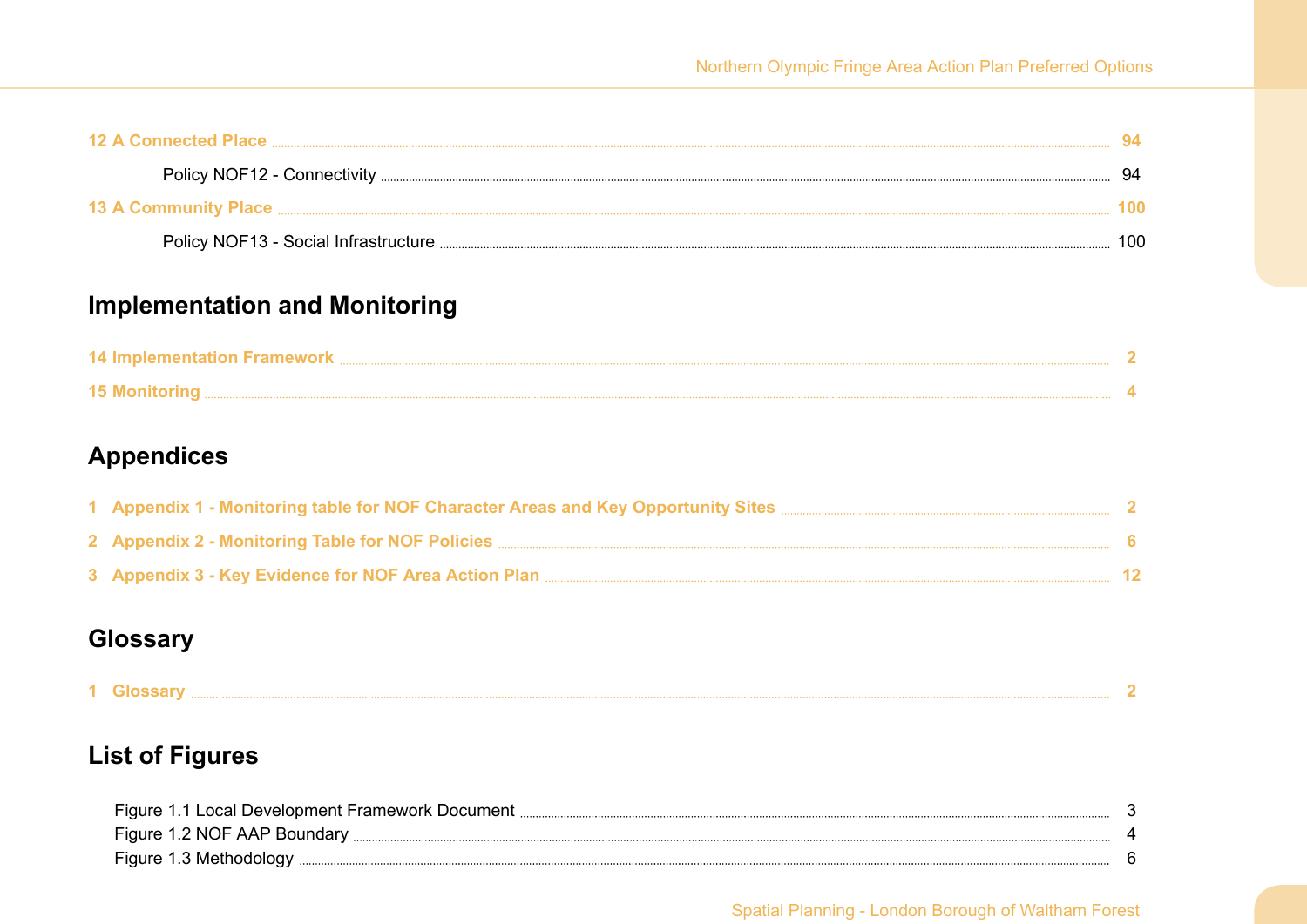| 15 |
|----|
|    |
|    |
|    |
| 35 |
|    |
|    |
|    |
|    |
|    |
|    |
|    |
| 96 |
|    |
|    |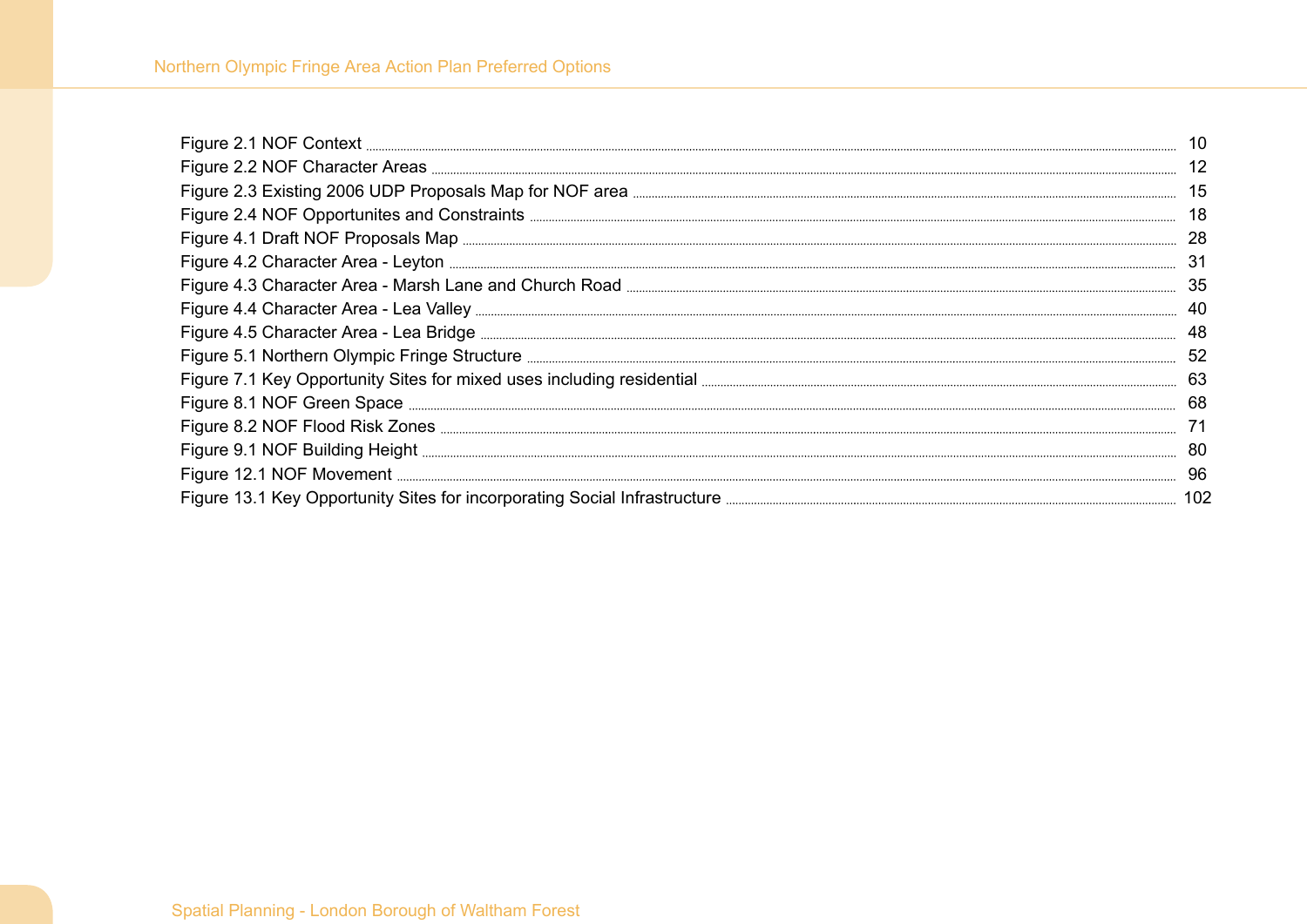Introduction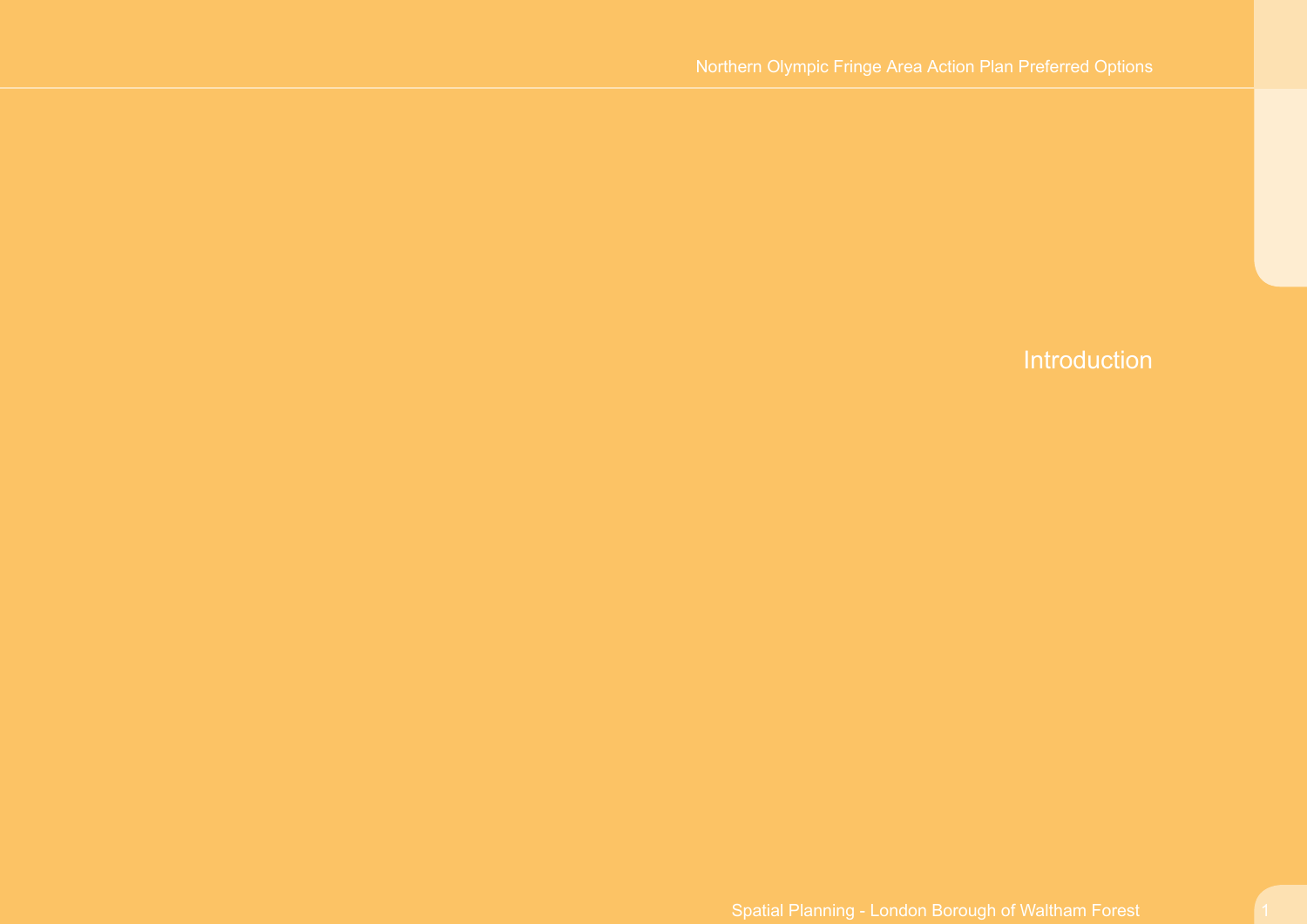### <span id="page-9-0"></span>**1 Introduction**

#### **Capitalising on Regeneration in East London**

**1.1** The Olympic and Paralympic Games and its Legacy, in parallel with extensive regeneration and development of the East of London, presents a significant opportunity for the Northern Olympic Fringe area. The purpose of this Area Action Plan (AAP) is to provide broad planning and development guidance to deliver positive, managed change that harnesses the potential of the Olympics and its Legacy and delivers ambitious, appropriate and sustainable development. This document will ensure that development benefits new and existing communities and reinforces the economic potential of the area.

#### **Olympic Investment In the Future of East London**

**1.2** The decision to bid for the 2012 Olympic and Paralympic Games was predicated on what could be achieved in east London after the Games. The contract for the Games stated that 'The most enduring Legacy of the Olympics will be the regeneration of an entire community for the direct benefit of everyone who lives there'.

**1.3** The Olympic Park and the Stratford City development are currently ringed by some of the most deprived and diverse communities in England, including the communities around Leyton and Lea Bridge on which this Area Action Plan is focused. As such, the London 2012 Olympic and Paralympic Games will not only be an exceptional sporting event but also a unique opportunity to bring about fundamental and lasting change in east London.

**1.4** The immediate Games 'inheritance' will be five new major world-class sports venues, the conversion of the Athletes Village into new homes, world-class utilities and communications infrastructure, and dramatically improved bridge, cycle, pedestrian and road connections into and through newly created parklands. This huge investment being made in the Park must act as a catalyst to the regeneration of neighbouring areas.



**Picture 1.1 Olympic Legacy**

2 Spatial Planning - London Borough of Waltham Forest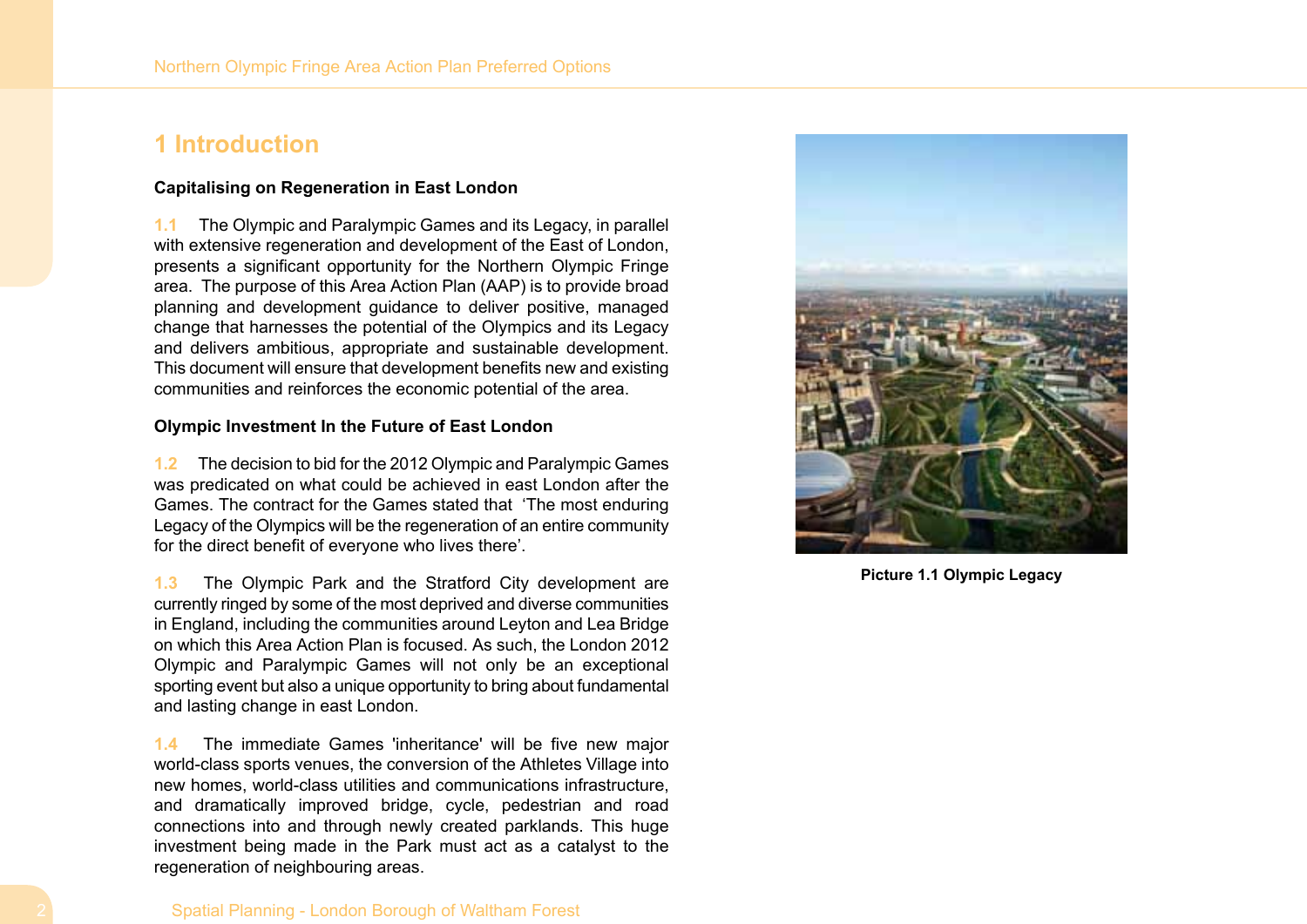#### **Convergence**

Convergence: Within 20 years the communities who host the 2012 Games will have the same social and economic chances as their neighbours across London.

*Strategic Regeneration Framework (Nov, 2009)*

**1.5** The Olympic host boroughs including Waltham Forest developed a Strategic Regeneration Framework (SRF) that links the physical investment brought about by the Olympics and its Legacy with socio-economic change in the surrounding areas.

**1.6** The overall ambition within the SRF is that in the next 20 years, residents in areas near the Olympic Park, such as Leyton and Lea Bridge, will achieve the London average in a range of life indicators expected in successful communities. Specifically, employment rates, average incomes, young people's GCSE results, educational attainment of 11 year olds, the number of families in receipt of benefits, rates of violent crime and life expectancy (particularly for men) will be improved to at least their respective London averages. For too long, the East of London has been deprived and been sub-standard on the above indicators.

**1.7** The concept of convergence is endorsed by the Mayor in the London Plan and is therefore the foundation for this AAP. All aspects of policy and proposal development in the document seek to promote convergence. Through influencing a range of factors in the physical environment in the Northern Olympic Fringe area, this AAP will ensure convergence is achieved.

#### <span id="page-10-0"></span>**Document Purpose**

#### **Local Development Framework**

**1.8** The Local Development Framework (LDF) seeks to co-ordinate and plan the physical, social and environmental development of Waltham Forest. It consists of a number of documents including the Northern Olympic Fringe AAP. This AAP needs to comply with the Core Strategy, Development Management Policies, Government's statements on planning policies and also the London Plan. The policies in this AAP will contribute towards the achievement of the Council's wide aims and objectives, including those set out in the Sustainable Community Strategy, adopted by the Council in May 2008.



<span id="page-10-1"></span>**Figure 1.1 Local Development Framework Document**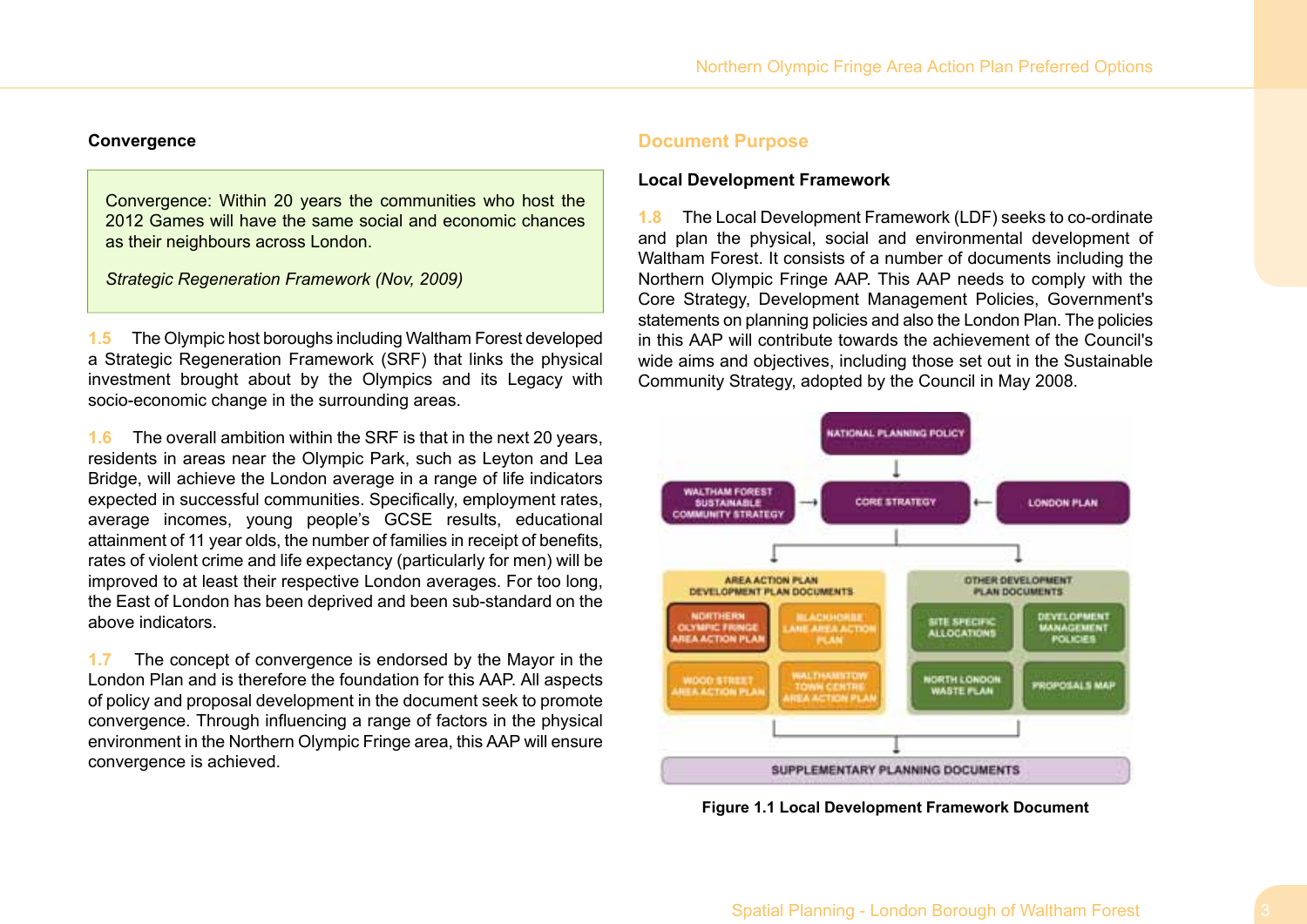#### **Northern Olympic Fringe Area Action Plan**

**1.9** The Northern Olympic Fringe AAP will set out a comprehensive range of policies and proposals to guide future development in the Northern Olympic Fringe area. As a Development Plan Document (DPD), it provides planning and design guidance that will be used to:

- Co-ordinate development in a holistic manner within the Northern Olympic Fringe;
- Identify potential sites for enhancement;
- Support and develop the creative, commercial and industrial sectors in the area;
- Ensure an appropriate mix of activities by serving as the basis  $\bullet$ for land use allocation;
- Assess developer proposals and be used as a material  $\bullet$ consideration in the determination of planning applications; and,
- Identify future service and community infrastructure needs in  $\bullet$ relation to growth.

<span id="page-11-1"></span>![](_page_11_Picture_9.jpeg)

**Figure 1.2 NOF AAP Boundary**

**1.10** The purpose of this document is to outline the framework for future development in this area, as part of the Olympic Legacy and wider regeneration aims of the London Borough of Waltham Forest. It aims to stimulate development interest and encourage regeneration projects whilst protecting those areas sensitive to change.

#### **Structure**

**1.11** Following this introductory section, the remainder of the document is structured into the following sections:

- Section 2 the Policy Context, Key Challenges and Opportunities provides an assessment of the issues affecting and the opportunities in the Northern Olympic Fringe area.
- Section 3 the Vision and Objectives section establishes the long term vision for the area. These are further defined as Objectives to realise the vision, and the proposals plan. An overview of the opportunity for four character areas is also provided in this section.
- Section 4 the Draft Policies section outlines the future plans and accompanying policies for the area.
- <span id="page-11-0"></span>Section 5 – the Implementation Framework outlines how the proposals will be delivered, who has responsibility for taking them forward, and what are the next steps required for implementation.

#### **Background**

#### **Issues and Options**

**1.12** Two separate studies undertaken by Consultants have been brought together to form the basis for this AAP. The Northern Olympic Fringe Masterplan examined options for future development in the Leyton and Stratford New Town areas, in which future inward investment would enable a whole range of improvements to travel routes, open spaces and shopping areas in light of the Olympics and its Legacy. The Lea Bridge Planning Framework sought to establish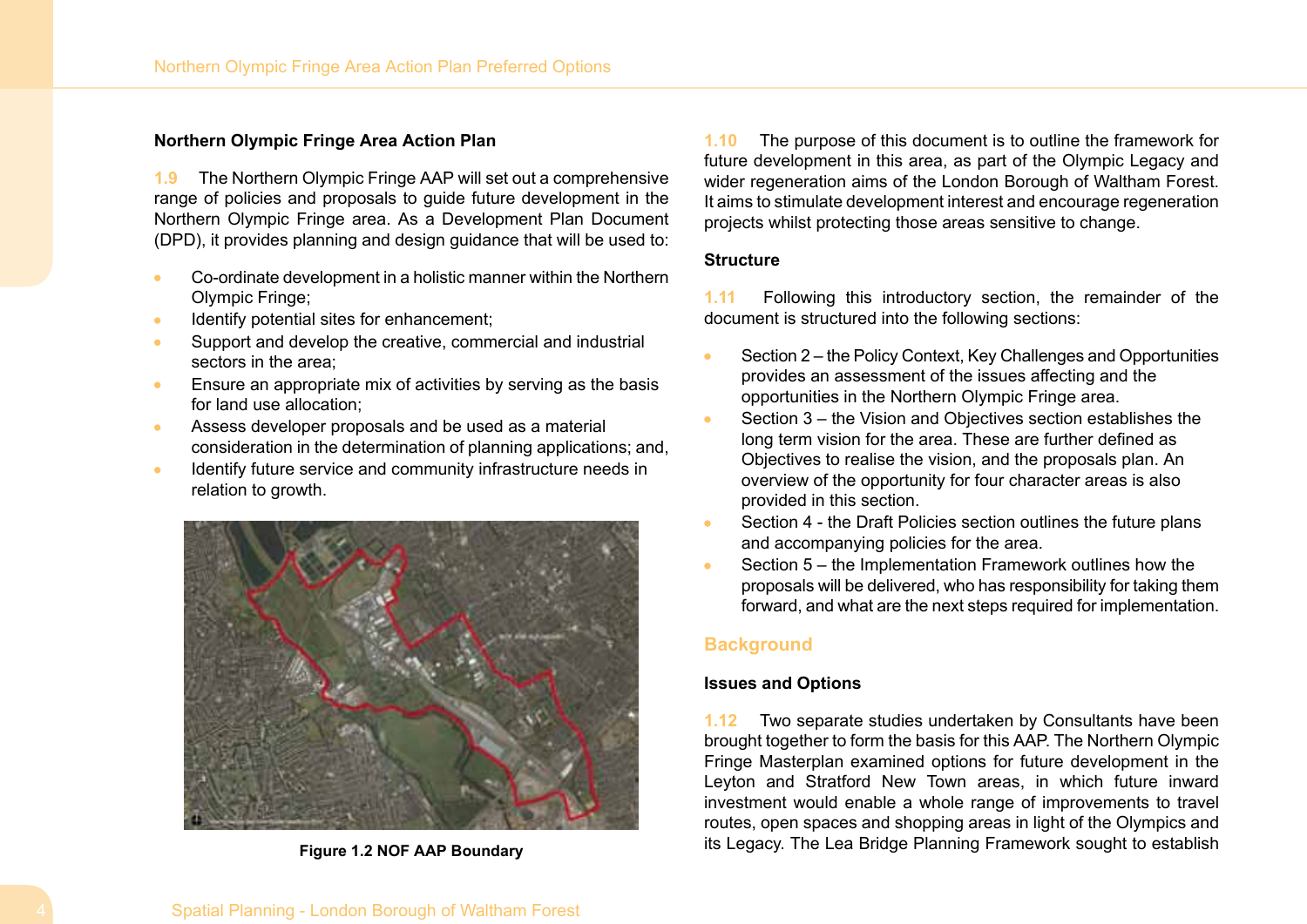a long-term vision for the Lea Bridge area that would underpin major changes and development proposals affecting residents, transport corridors and the Lee Valley Regional Park.

**1.13** Local residents, businesses and other stakeholders were consulted on these two documents as part of the Issues and Options stage of the Development Plan Document in July and August 2009. Reports on these exercises were taken to the Council's Cabinet in November 2009.

#### **Issues and Options Findings**

**1.14** Community consultation was carried out in accordance with the Council's Statement of Community Involvement, the Commission for Architecture and the Built Environment's best practice outlined in 'Creating Successful Masterplans' 2004 and 2008 and English Partnership's principles for community engagement. Statutory and non-statutory consultation involved a number of events including workshops, open days and exhibitions. The following key issues were raised by the various respondents:

- Flood risk: flood zones should be considered and reference relevant Strategic Flood Risk Assessments, indicating the importance of sequential testing for development in areas with potential flood risk;
- Water and waste issues: the plan should seek to emphasise the  $\bullet$ need to minimise water consumption and waste generation, and promote sustainable urban drainage;
- Contaminated land issues should be recognised and considered  $\bullet$ at a later stage in a separate study;
- Employment land: the document should refer to the need for  $\bullet$ compliance with London Plan policy and justification;
- Traffic impacts: the plan should provide an assessment of traffic  $\bullet$ impacts from the proposals using high level modelling. Any necessary mitigation measures will then need to be proposed.

Congestion along Leyton and Leytonstone High Roads is a particular issue in this regard.

- The plan should assess the need and appropriate location for  $\bullet$ social infrastructure facilities in light of residential development;
	- There should be greater reference to Legacy Masterplan Framework throughout the document;
- The plans should seek to be clearer as to where demolition or  $\bullet$ enhancement is needed;
- Implementation/Delivery Strategy: this should provide more detail  $\bullet$ in support of proposals which may not be obviously viable, and to be clearer on phasing. This will provide greater certainty among delivery agencies and greater awareness of the strategic relationship between Northern Olympic Fringe projects, the Olympic sites and Stratford City;
- There was concern from local residents as to the scale of development in the proposals and what impact this would have on the community.

#### **Changes Since the Issues and Options**

 $\bullet$ 

**1.15** The draft proposals outlined in this Preferred Options document may differ slightly, and in some cases even significantly, from that set out by the Consultants documents in the Issues and Options stage. The Council has used the responses from the community during the consultation, as well as informal discussions with stakeholders, businesses and land owners to help shape and alter the proposals. The overall vision for the Northern Olympic Fringe and its relationship with the Legacy of the Olympic Park remains unchanged, however in some places specific proposals have been altered.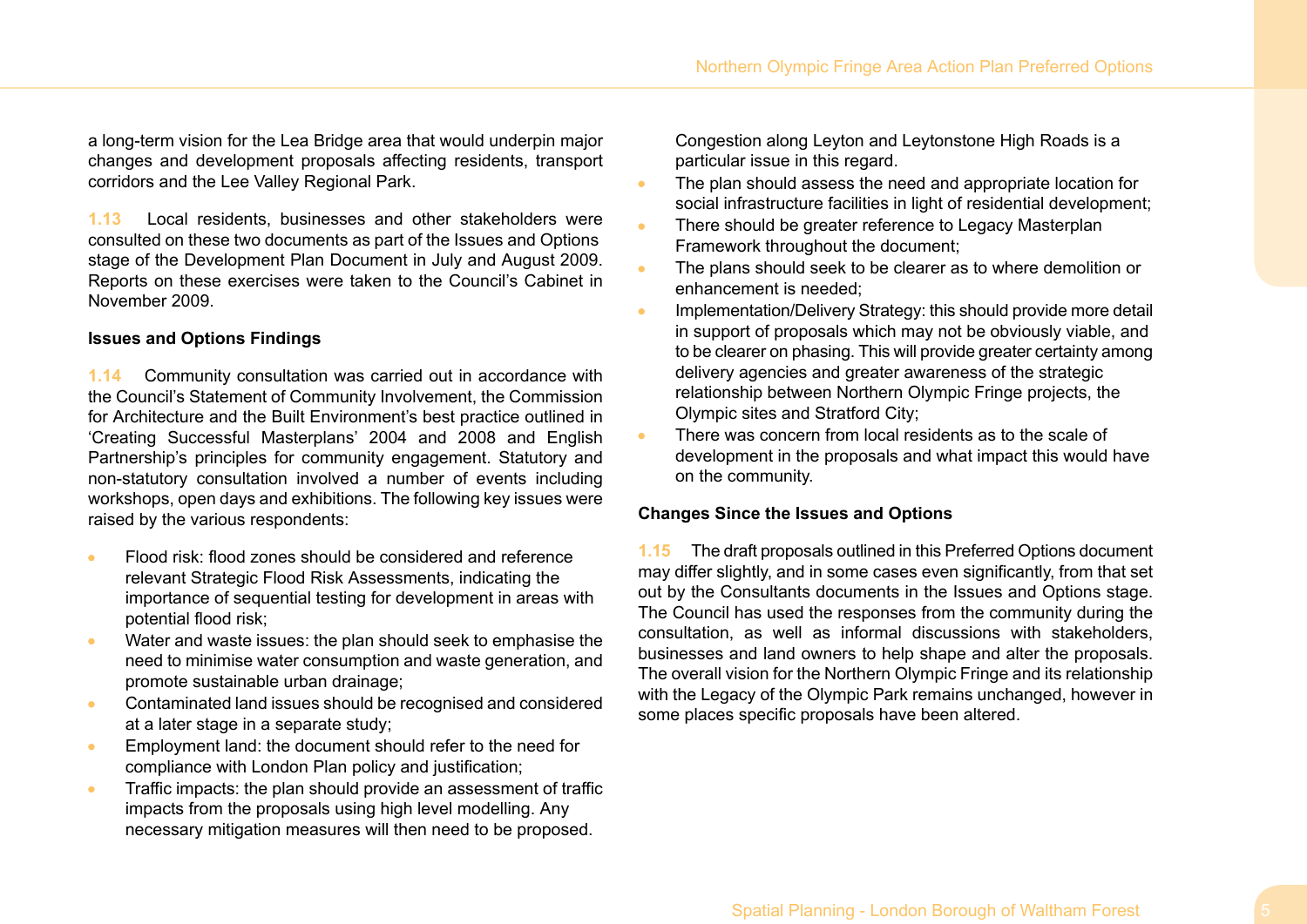#### <span id="page-13-0"></span>**Preferred Options Methodology**

#### **Preferred Options Methodology**

**1.16** The Council has been working to further develop the plans laid out by the Consultants in the Issues and Options stage, so that it reflects the community's views and any changes in the aspirations for the area. The following diagram outlines the methodology for this AAP document.

![](_page_13_Figure_4.jpeg)

**Figure 1.3 Methodology**

#### <span id="page-13-2"></span><span id="page-13-1"></span>**Stakeholder Consultation**

#### **Consultation Strategy**

**1.17** The development of this Preferred Options document has involved significant consultation with landowners, the community and various other stakeholders. The Council worked with in-house

stakeholder engagement experts to develop the Consultation Strategy for this Preferred Options document. The strategy has two parts, informal consultation and statutory consultation, and was designed to reach a large number of stakeholders from locations across the Northern Olympic Fringe and London.

#### **Informal Consultation**

- Stakeholder and land owner discussions the Council informally  $\bullet$ consulted a range of stakeholders including relevant authorities, land owners and interested community groups as a means of understanding the issues, opportunities and potential in the area.
- Young Advisors The Council undertook a youth engagement exercise to reach out to the youth of the Northern Olympic Fringe, to understand more about their perceptions of the area and what they think could be improved. The Young Advisors developed and delivered a youth-led consultation exercise with a group of young people. They recruited peers and carried out an extended focus group consultation. They sought to pinpoint the things young people like in the area, the issues they feel need to be addressed as well as offering their views as to how we can make the area better. The participants were taken on a tour of the NOF area, stopping at key locations where they filmed short 'snippets' of footage on what they thought of each site. They then went to the E10 Legacy Business Centre where the Young Advisors facilitated a discussion group with the young people. The findings of these study were very interesting and highlighted a lack of access to safe leisure and sporting opportunities in the area.
- Open Sessions the Council held an open session at the end of October, consulting with a range of stakeholders, including community groups, land owners, previously involved parties and relevant authorities.

#### **Statutory Preferred Options Consultation**

**1.18** The current consultation stage is supported by the following activities:

#### 6 Spatial Planning - London Borough of Waltham Forest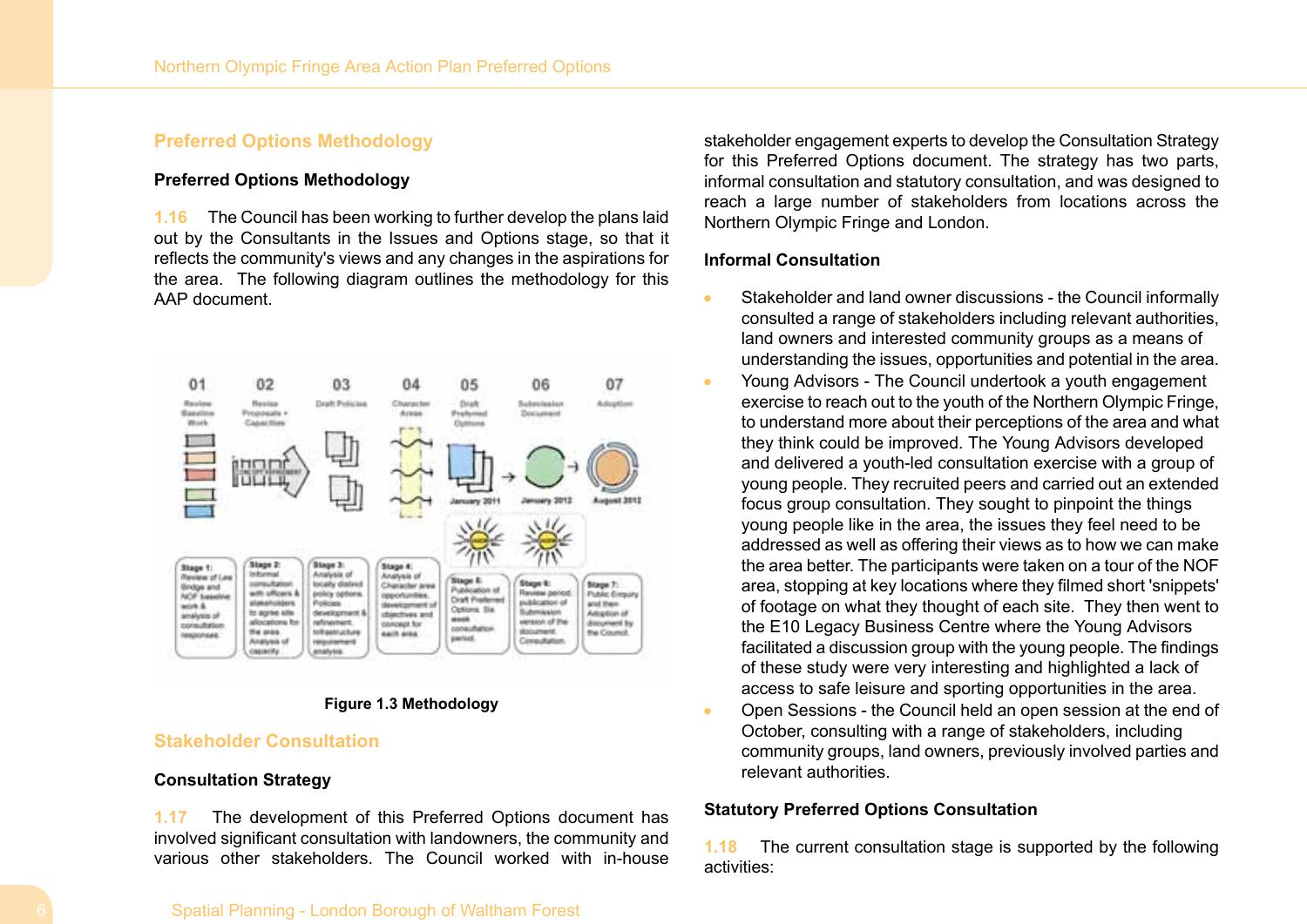- Notification to statutory consultees, and a link to the Northern  $\bullet$ Olympic Fringe web pages within the London Borough of Waltham Forest's website from where they could review the document and make formal comment.
- An exhibition and questionnaires in local libraries and at local  $\bullet$ festivals to reach a wide range of members of the public and local residents.
- Electronic copies of the AAP available at Waltham Forest's web  $\bullet$ pages, accompanied by an online questionnaire.
- One to one meetings with land owners, authorities and community  $\bullet$ groups.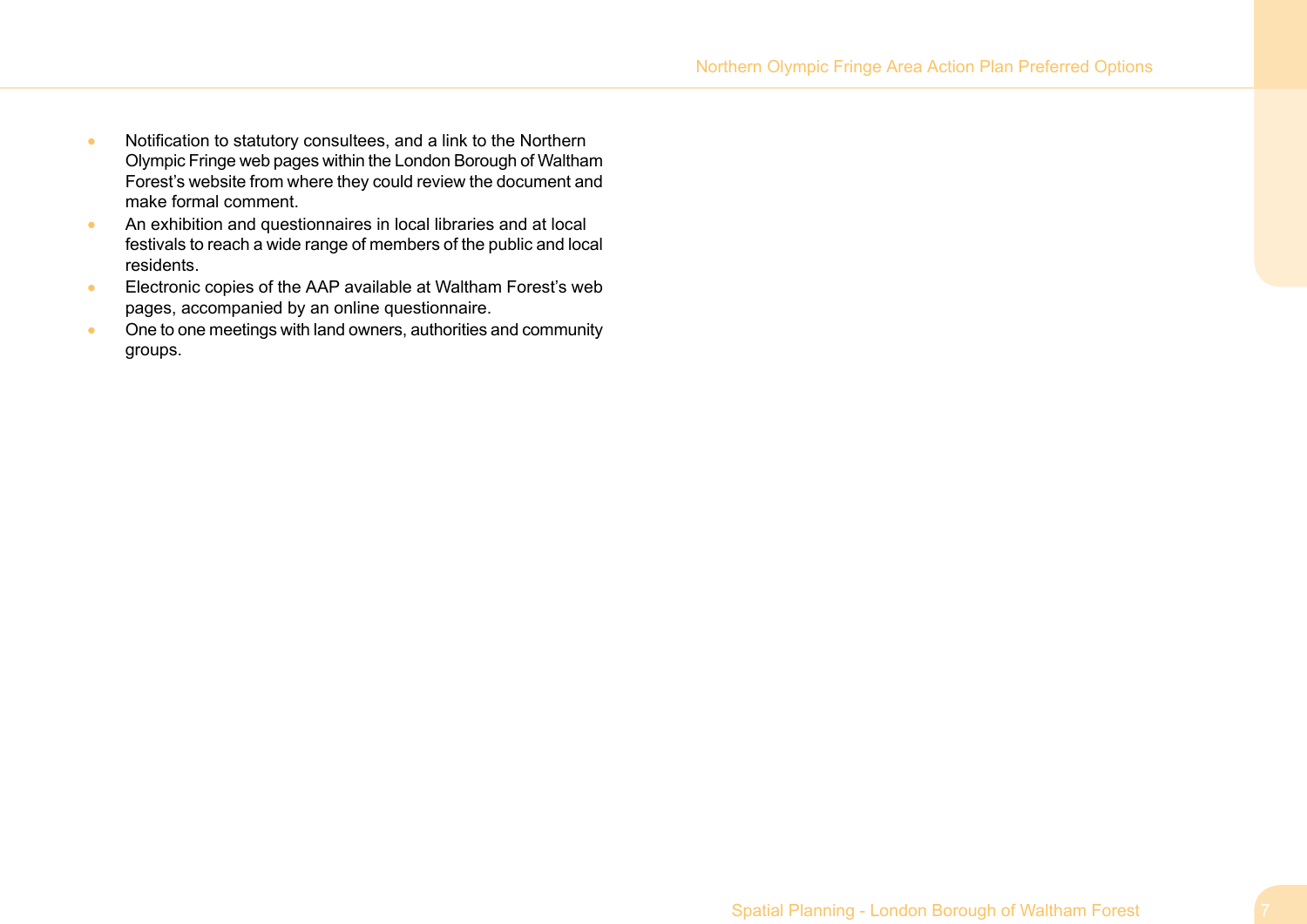![](_page_15_Picture_0.jpeg)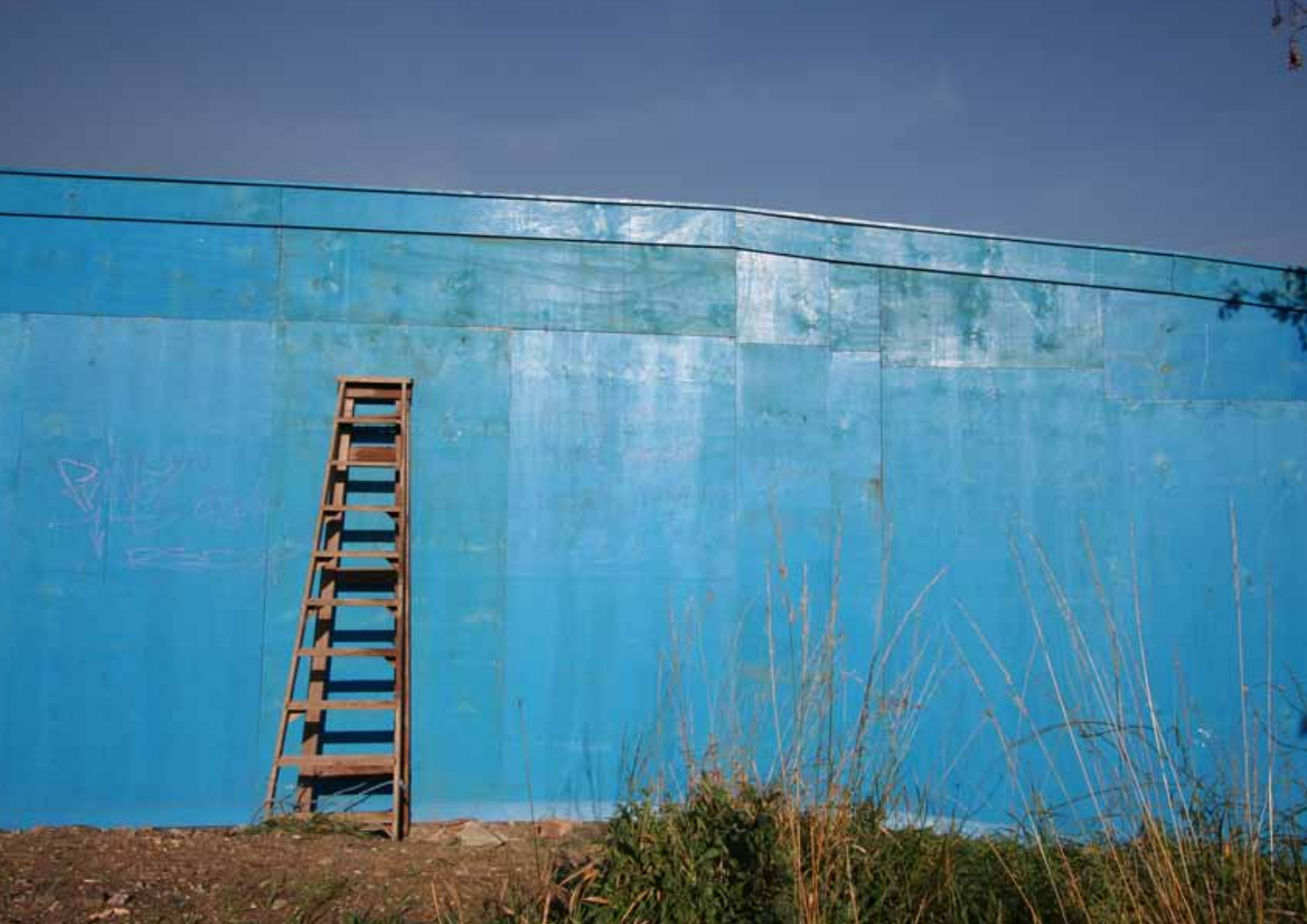**Context**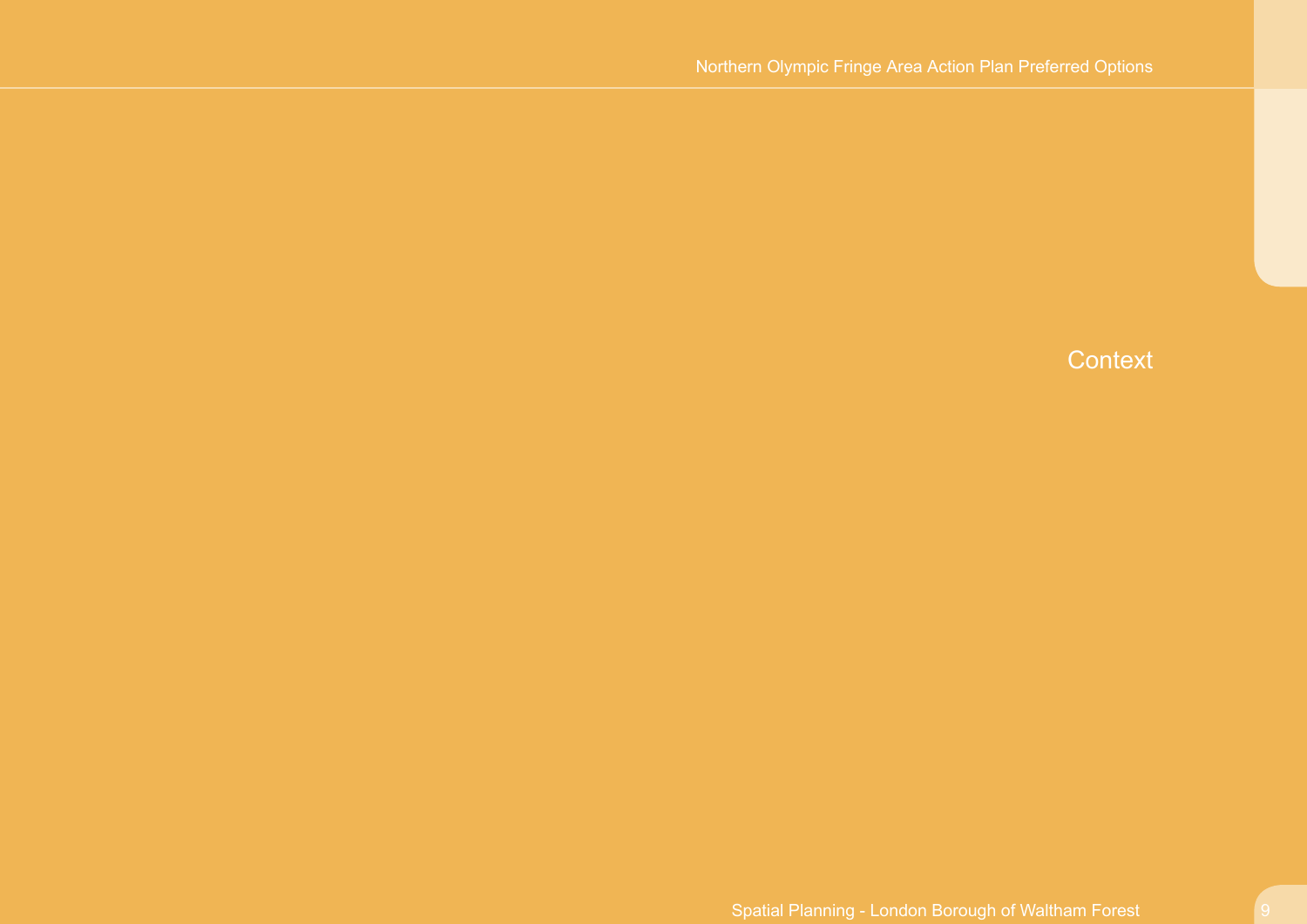### <span id="page-17-0"></span>**2 Context**

#### <span id="page-17-1"></span>**Planning Area**

**2.1** The Northern Olympic Fringe site occupies a key location at the heart of the Lower Lea Valley and adjoins east London's important green network. The neighbourhoods included within this AAP are Lea Bridge and Leyton.

**2.2** Parts of the study area suffer from significant deprivation and include a number of pockets of very poor quality environments with high levels of crime. The communities themselves are diverse with a number of different ethnic minority groups. These communities exhibit many qualities which are strong assets to be preserved. However, there is transience in some areas, with a high proportion of housing stock in the rental market. The network of streets and the quality of the built environment are particularly important.

**2.3** The study area is a diverse landscape of communities and land uses which have developed over many years. The area is an interesting mix of light industry, open spaces and residential buildings. In many parts, there is an industrial legacy with a combination of historic features, a diverse range of light industrial and employment premises. The history and character of the Lea Valley has created a sequence of green spaces and as industry has moved out, a number of development sites have become available. The site's proximity to Stratford City and Olympic Park presents many exciting opportunities for this area.

![](_page_17_Figure_6.jpeg)

<span id="page-17-2"></span>**Figure 2.1 NOF Context**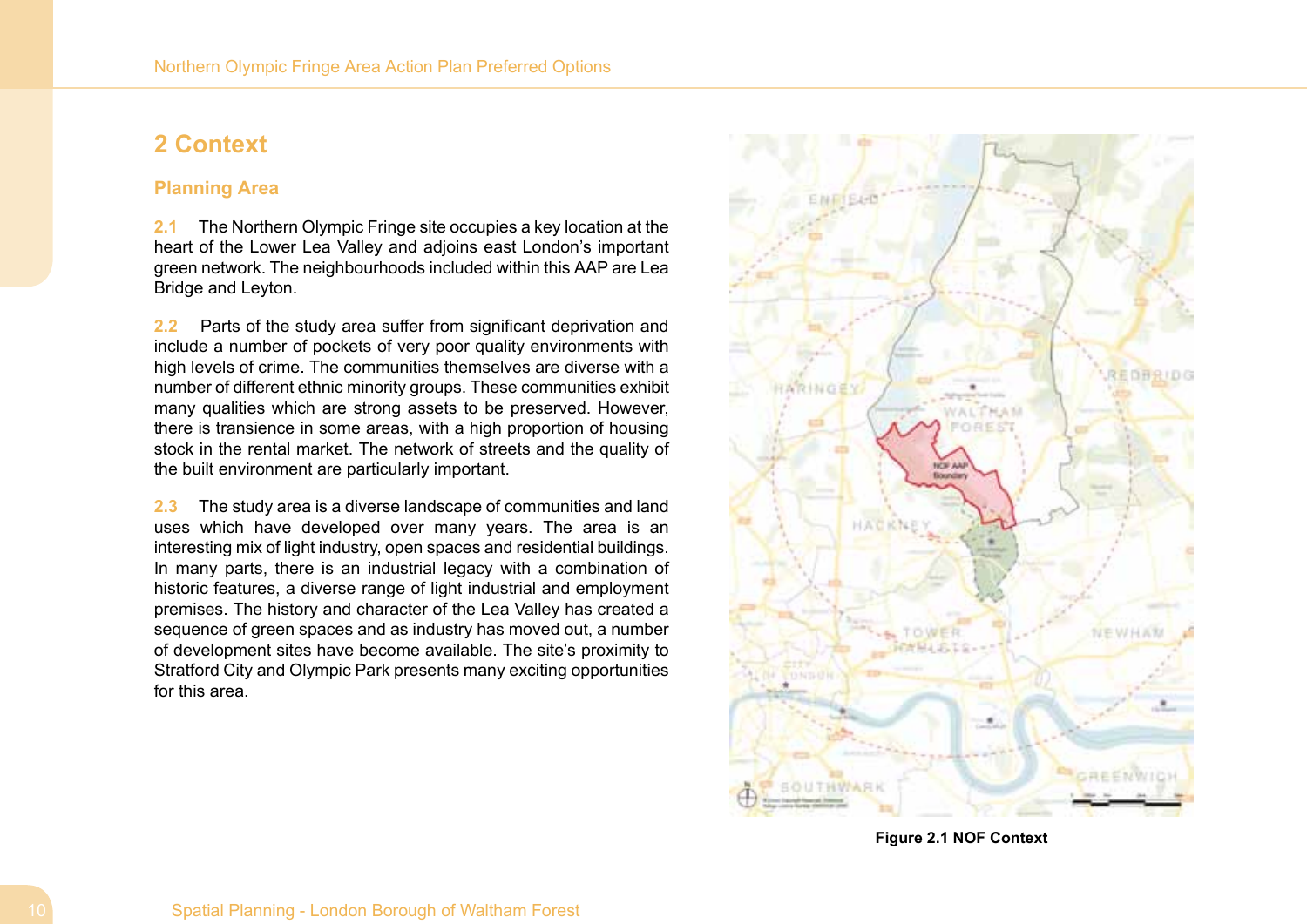- **2.4** The study area can be seen to consist of four character areas:
- **Leyton** the tightly knit urban fabric of **Leyton**, centred around  $\bullet$ Leyton High Road and the Leyton Mills site, with a typical pattern of long narrow streets and terraced housing. Key locations exist in this character area for development to improve the quality of the environment and establish landmark gateway sites into the Borough. This area is also very important because it provide the interface between the Olympic Park, with Eton Manor a key location, and the rest of Waltham Forest.
- **Marsh Lane/Church Road** In the centre, this area is characterised by a small amount of traditional Victorian housing,

with clusters of playing fields and other open space uses at Marsh Lane and a number of light industrial and employment uses adjacent to Dagenham Brook.

- **Lea Bridge** In the north east, this area is characterised by a number of strategically important industrial sites, such as Argall Way and Rigg Approach, as well as the small town centre around Lea Bridge Road.
- **Lea Valley** In the north west, this area provides a gateway from Lea Bridge Road into the Lee Valley Regional Park and Walthamstow Wetlands, and is characterised by a section of Lea Bridge Road, and number of recreational facilities such as the Ice Rink and Riding School.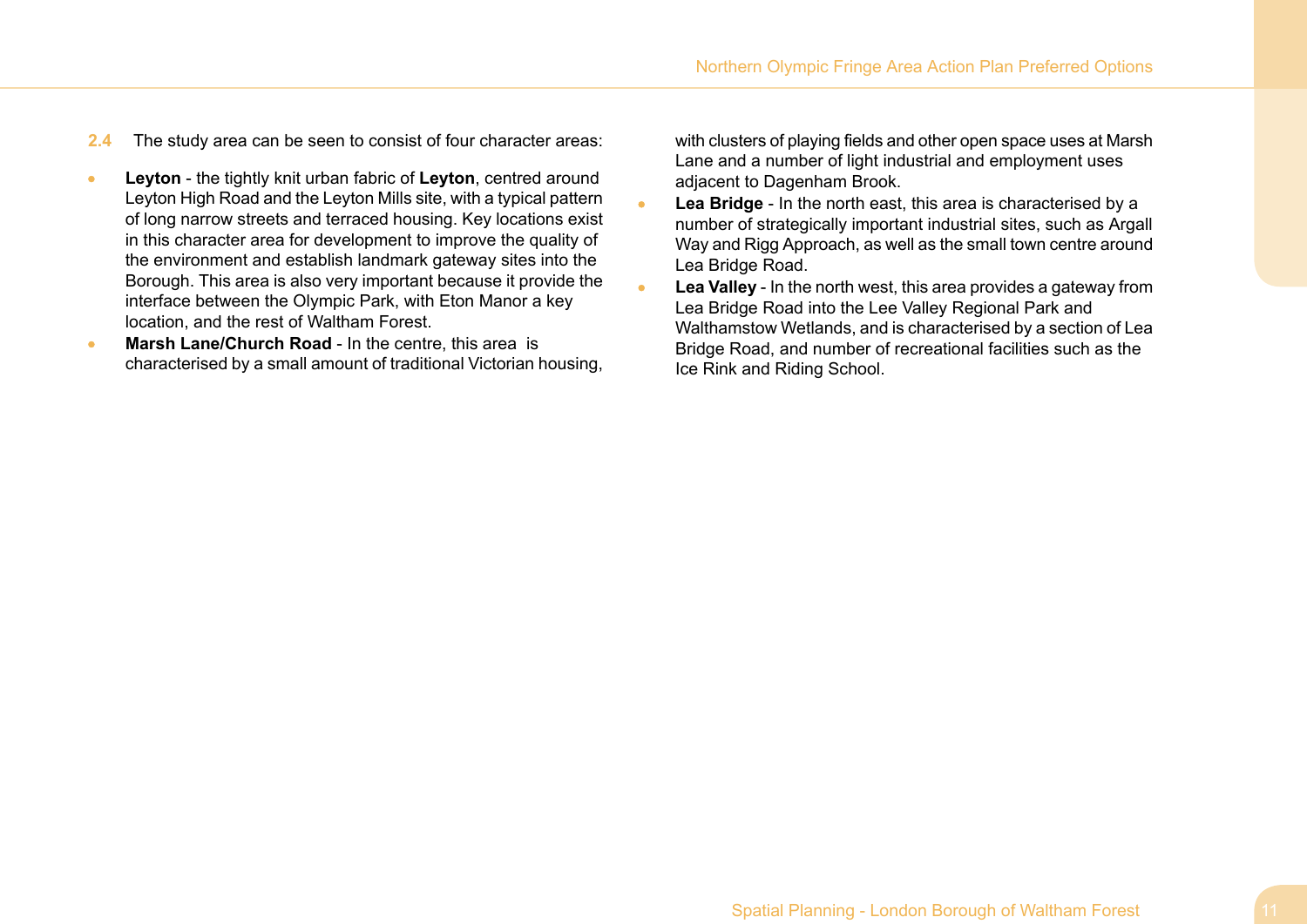![](_page_19_Figure_1.jpeg)

<span id="page-19-0"></span>**Figure 2.2 NOF Character Areas**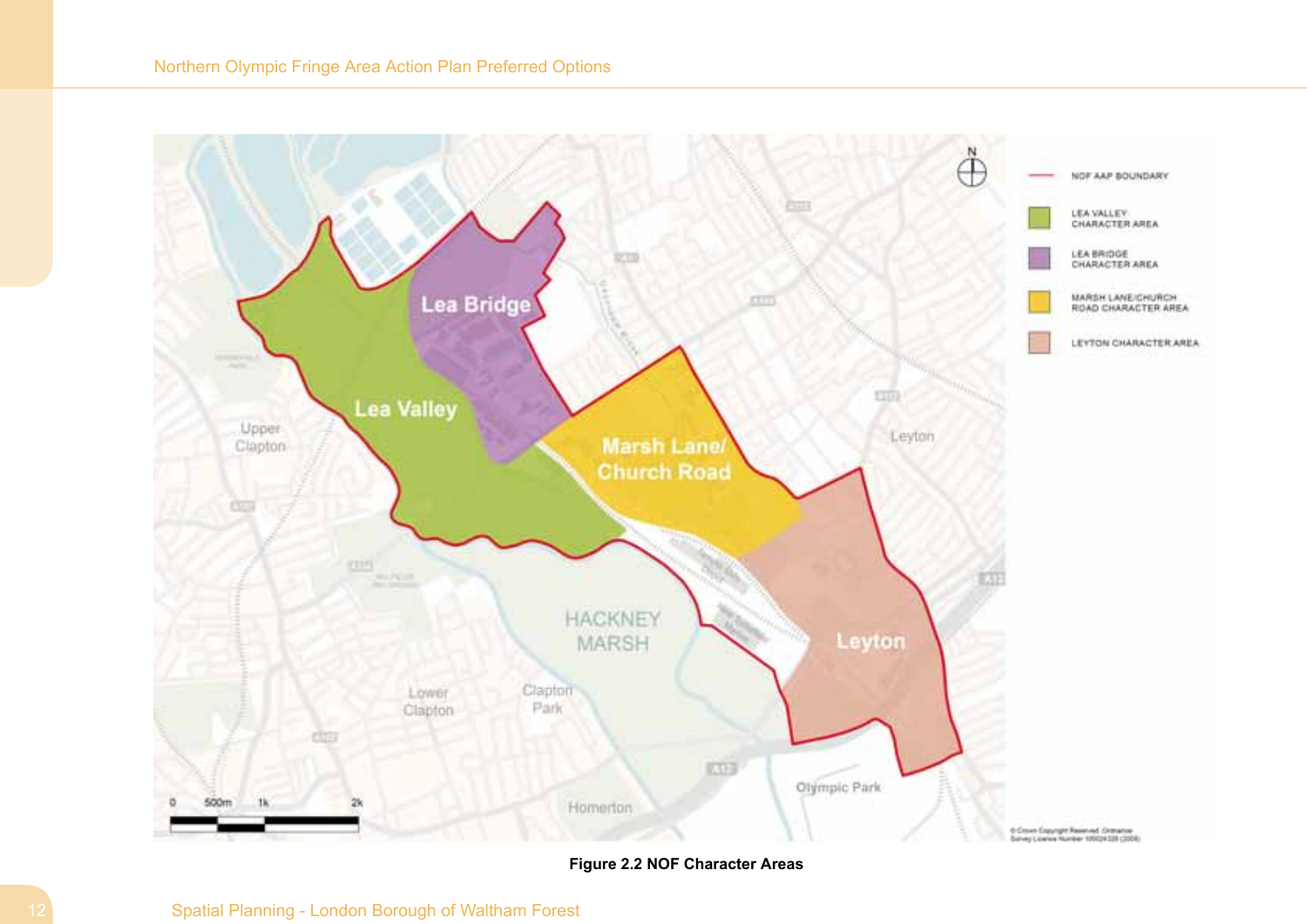#### <span id="page-20-0"></span>**Policy Context**

**2.5** There is a range of planning and regeneration policy which is of relevance to the Northern Olympic Fringe study area. The key policies are summarised below.

#### **National Context**

**2.6** The AAP has been prepared in compliance with a range of Government planning and design policy statements and guidance documents including Planning Policy Statement 12: Local Spatial Planning.

### **Regional context**

#### *Greater London Authority - The London Plan*

**2.7** This document is in general conformity with the regional planning guidance of the the London Plan and the London Plan Review. The plans emphasise the regeneration of East London. Regeneration and intensification is focused in defined Opportunity Areas and Areas for Intensification. The Northern Olympic Fringe site is situated in the Lower Lea Valley Opportunity Area. As such, this AAP seeks to support and bring forward development as envisioned by the London Plan. The AAP has been developed with the requirements of the London Plan and the London Plan Review in mind, with particular attention being paid to the Olympic Legacy Supplementary Planning Guidance.

**2.8** The Olympic Legacy Supplementary Planning Guidance (OLSPG) covers the period 2011 to 2031 and sets out how the Mayor of London envisages the areas within and around the Olympic site at Stratford should change to help achieve the lasting transformation of east London that was at the core of London's successful bid to host the 2012 Games. This AAP has been developed through a collaborative process with the Greater London Authority who are developing the OLSPG.

**2.9** The OLSPG is a tool to visualise and help implement the London Plan and is designed to assist negotiations on planning applications that will come forward in the Legacy area and to inform and shape funding decisions and local policy thinking. Specifically, it sets out a strategic planning context for land-use change in the Legacy area so as to maximise the regeneration potential of the Games and its investment. For the Northern Olympic Fringe area, the OLSPG support the objectives of this AAP, and seek to ensure that the goal of convergence is met.

#### *Legacy Masterplan Framework*

**2.10** The Legacy Masterplan Framework (LMF) is focusing on the post-Olympic delivery of residential, commercial and community facilities in the park. The LMF involves the preparation of a spatial masterplan for the core Olympic site to articulate the vision shared by partners and to create a deliverable framework for regeneration. This will be supported by delivery strategies for specific land uses and elements that successfully integrate new development proposals with the emerging Olympic facilities and developments and existing and planned new uses in the wider area.

**2.11** Key points of overlap with this AAP include opportunities to establish Eton Manor as a key node in linkages – both existing and new routes, the development of Chobham Farm Academy providing key community playing fields, and the future of Drapers Fields.

#### *The Lower Lea Valley Opportunity Area Planning Framework*

**2.12** The Lower Lea Valley Opportunity Area Planning Framework was agreed by the Mayor of London in January 2007 and sets out his strategic planning vision for the Lower Lea Valley. It identifies the potential for The Valley to accommodate up to 40,000 new homes and provide 50,000 new jobs. The Framework builds on the planning policies set out in the London Plan for an area of nearly 1450 hectares,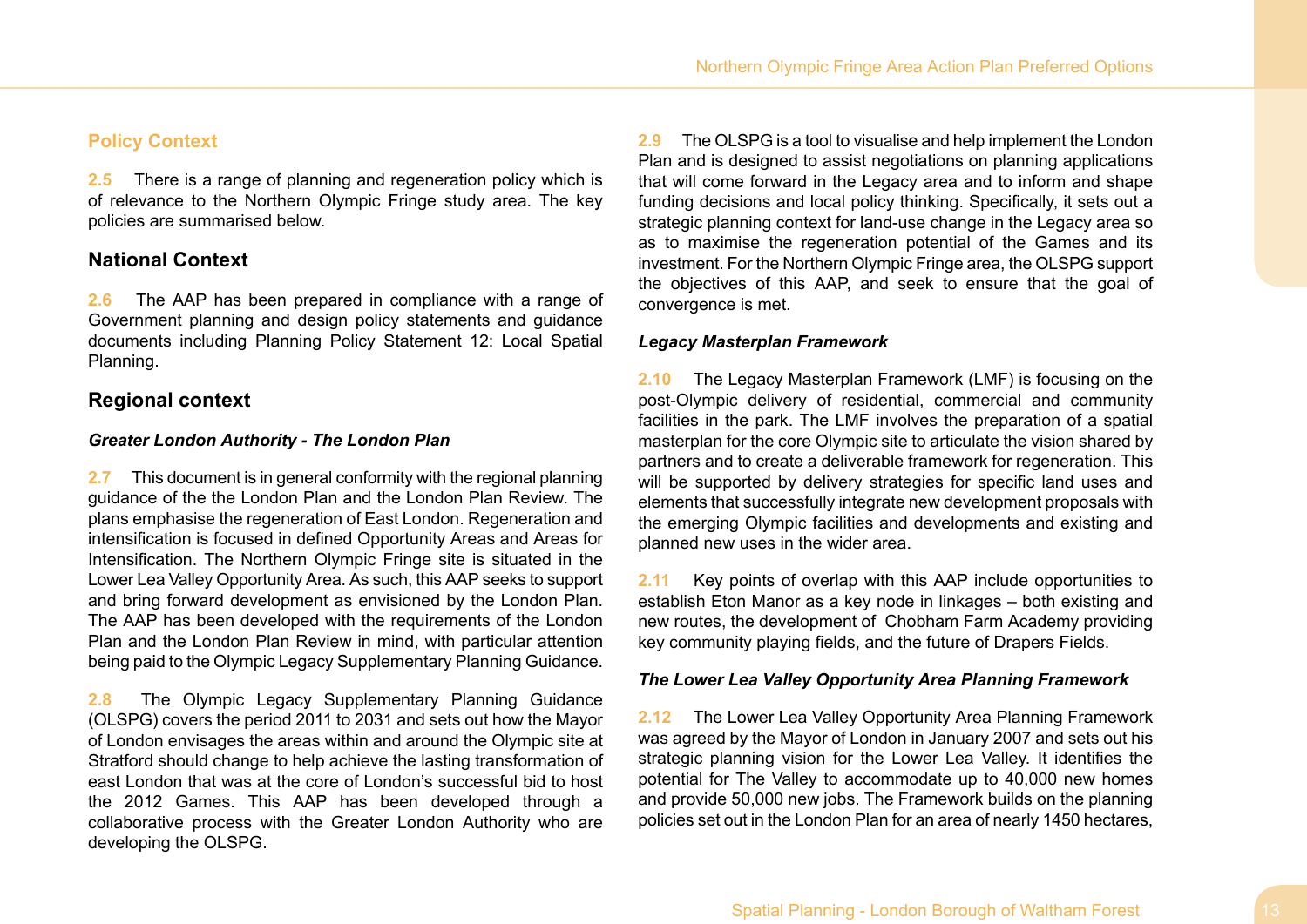extending from the Thames in the south to Leyton in the north, straddling the borders of Newham, Tower Hamlets, Hackney and Waltham Forest.

#### *Lee Valley Regional Park Development Framework*

**2.13** The Park Development Framework (PDF) sets out the preferred options for the future development of the Lee Valley Regional Park. It outlines the Authority's emerging vision with a clear statement of proposals and policies to inform the development of the Regional Park for the next 5-10 years. It is essential that the Northern Olympic Fringe AAP connects into this framework and supports its objectives.

#### **Waltham Forest Policy**

#### *Our Place in London - Waltham Forest Sustainable Community Strategy*

**2.14** The Sustainable Community Strategy has been developed by the Council and its partner organisations on the Local Strategic Partnership (LSP). It is about unlocking the potential of Waltham Forest – the borough, its residents and their neighbourhoods. It sets out aims for the borough over the next 20 years with particular reference to:

- Managing population, growth and change;  $\bullet$
- Creating wealth and opportunity for residents;  $\bullet$
- Retaining more wealth in the borough;  $\bullet$

#### *Waltham Forest Local Development Framework*

**2.15** The Council's Local Development Framework (LDF) guides the implementation and delivery of the community strategy. The Core Strategy is the primary and strategic Development Plan Document that guides the content of other Local Development Documents within the LDF including this AAP. The Core Strategy policies form the strategic policy basis for this document and recognise the Northern Olympic Fringe as a significant retail, commercial and housing growth area in its proximity to the Olympic Park and its Legacy. The AAP has been prepared in parallel with the emerging Core Strategy, and adopted Core Strategy policies will apply across the Northern Olympic Fringe area. Strategic issues, such as any changes to Metropolitan Open Land or Strategic Employment Land will need to be identified in the Core Strategy. These AAP policies need to read in conjunction with the Core Strategy and emerging Development Management policies.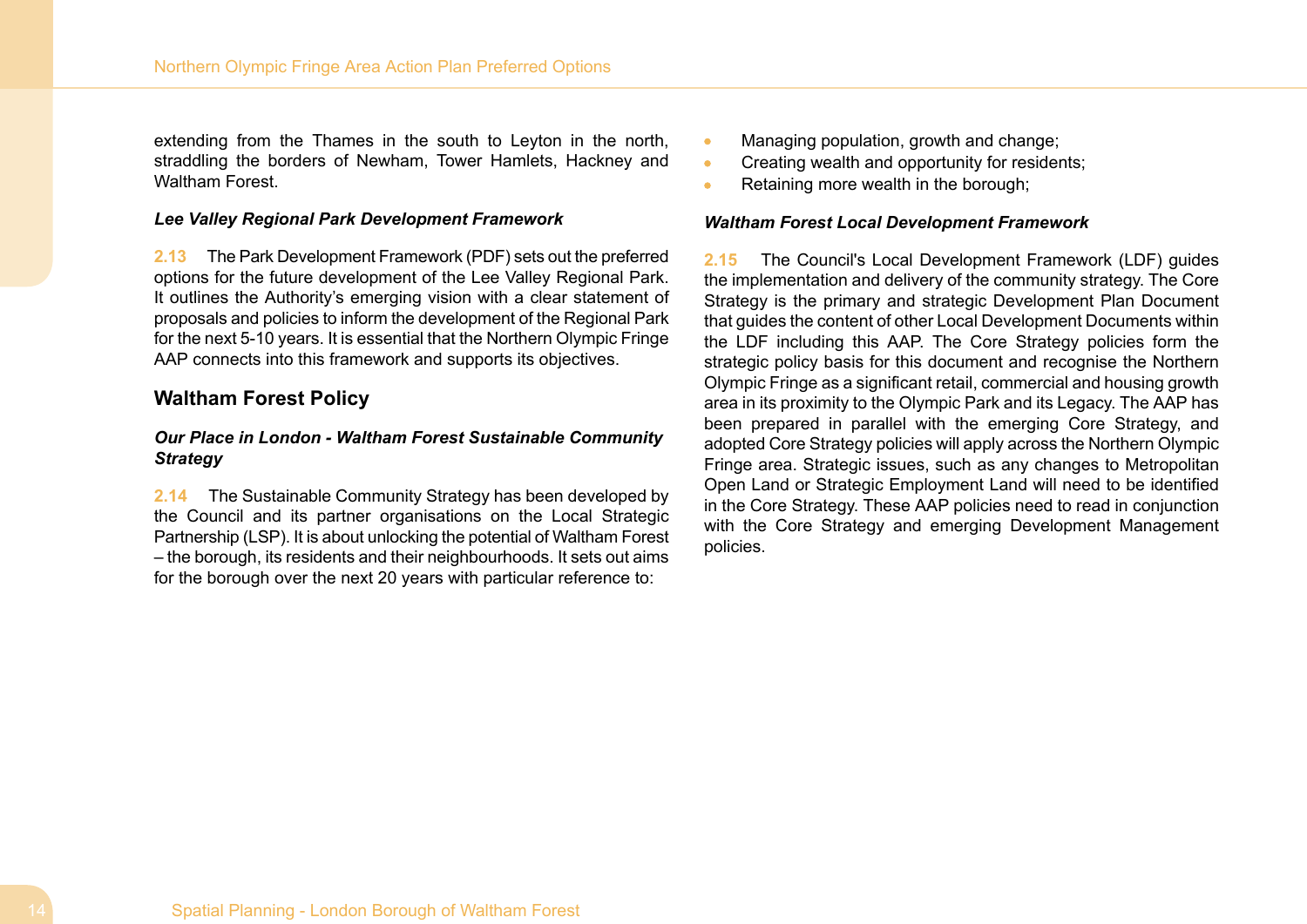![](_page_22_Figure_1.jpeg)

<span id="page-22-0"></span>**Figure 2.3 Existing 2006 UDP Proposals Map for NOF area**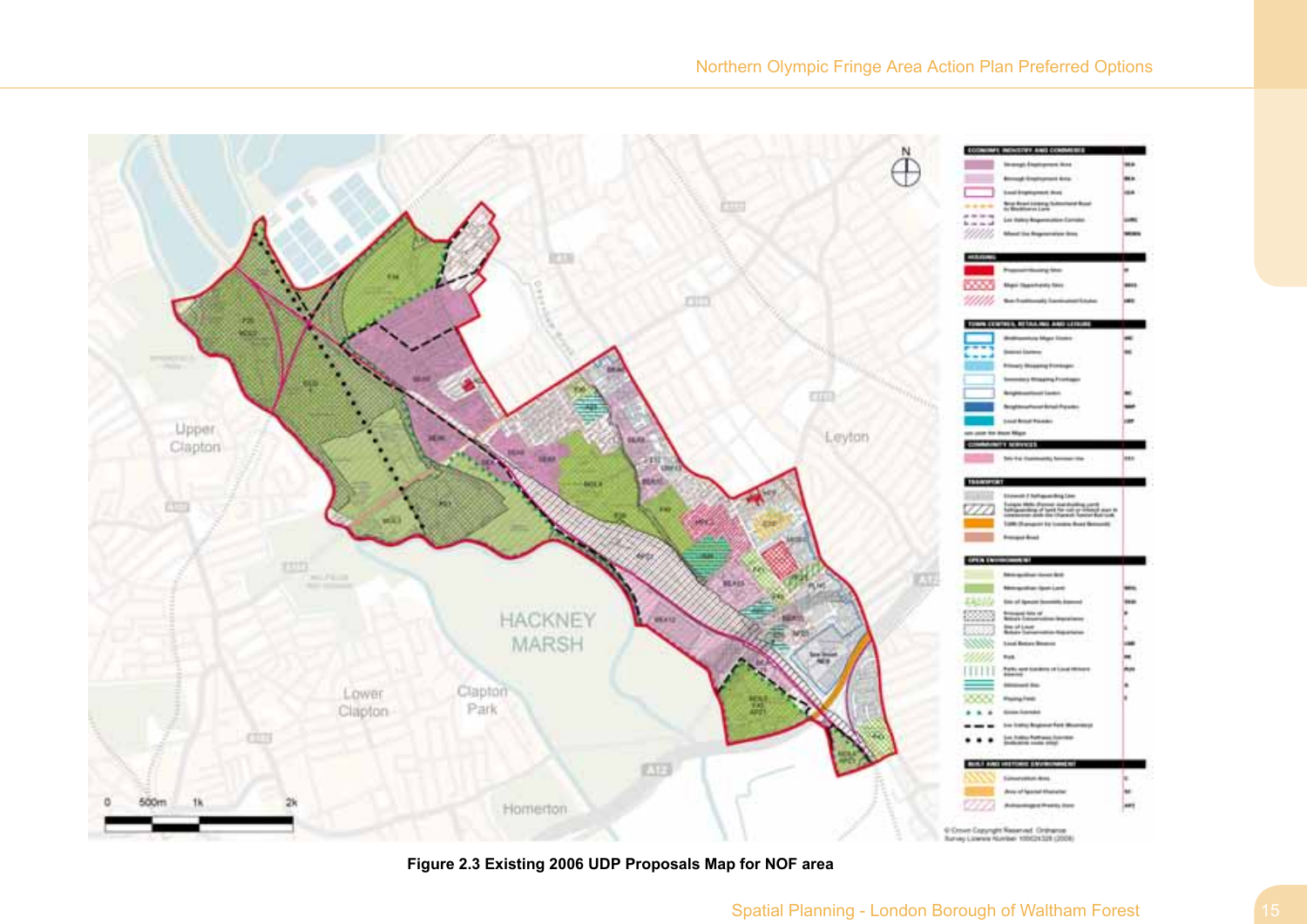#### <span id="page-23-0"></span>**Key Opportunities**

There are a significant number of opportunities in the Northern Olympic Fringe area that make it an important place for regeneration and redevelopment. Some of these opportunities are outlined below.

#### **2012 Olympic Games**

**2.16** The Olympic Park, including the Athletes' Village and the myriad of new sporting venues provide a completely new offer in this part of East London. The focus on this area in 2012 will be intense and the stimulus this brings will be felt widely.

**2.17** There is a significant programme of 'Games Time' improvements planned for the Northern Olympic Fringe Area, particularly parts of Leyton that will be used by people to access the Olympics. Whilst not technically to be planned as part of this Area Action Plan, these represent significant opportunities, the result of which need to be taken into account when planning the long term future of the area. Public realm improvements to Leyton High Road and the Leyton Mills site, as well as a new pedestrian and cycle bridge next to Ruckholt Road bridge are such planned 'games time' improvements.

**2.18** Once the Games are over, the translation of the venues and the development in the wider area will be to maximise the integration with local areas and support ongoing regeneration. The role of the Legacy Masterplan Framework will be to set the scene for the legacy development of the site. It will ensure the regeneration benefits are maximised for the existing and future communities of the Lower Lea Valley, and as such there is a significant opportunity to connect into these plans.

#### **Convergence**

**2.19** Despite being in some instances only a matter of metres from the Olympic Park, the existing deprivation in the Northern Olympic Fringe does not reflect the inherent opportunity. Regeneration of East London as part of the Legacy will be based on the principle of convergence. This will mean halting a century of social decline and instituting a pace of change that, in many cases, is two to three times the average London improvement rate. If the host boroughs are successful, significant numbers of families will see dramatic improvements to their lives and the country as a whole will benefit. There is a clear need to utilise the proximity to the Olympics as a positive driver to both enhance access for local residents to the Park and encourage investment in the adjacent centres.

#### **Dagenham Brook and other local waterways**

**2.20** Dagenham Brook, the Lea Navigation and the River Lea are important features in the Northern Olympic Fringe. In many places this inherent waterside opportunity is underutilised, and as such this AAP will be seeking to support and enhance the connection to and use of the area's waterways.

**2.21** In particular, the AAP supports landscape improvements to the banks of Dagenham Brook, including opening it up for the benefit of the public. Designs for this should also be taken as an opportunity to implement flood risk alleviation measures. Residential blocks along the banks of Dagenham Brook are set back from the Brook itself to sit outside of its fluvial floodrisk area.

#### **Job Creation and Creative Industries**

**2.22** There is significant potential for job creation and the creative industries in the Northern Olympic Fringe area. The Council's recent Local Economic Assessment shows that smaller scale and IT related workplaces are in demand in that area, which supports the growth of clean, modern and creative enterprise. Furthermore, the area's location in proximity to Stratford City and Canary Wharf also means that there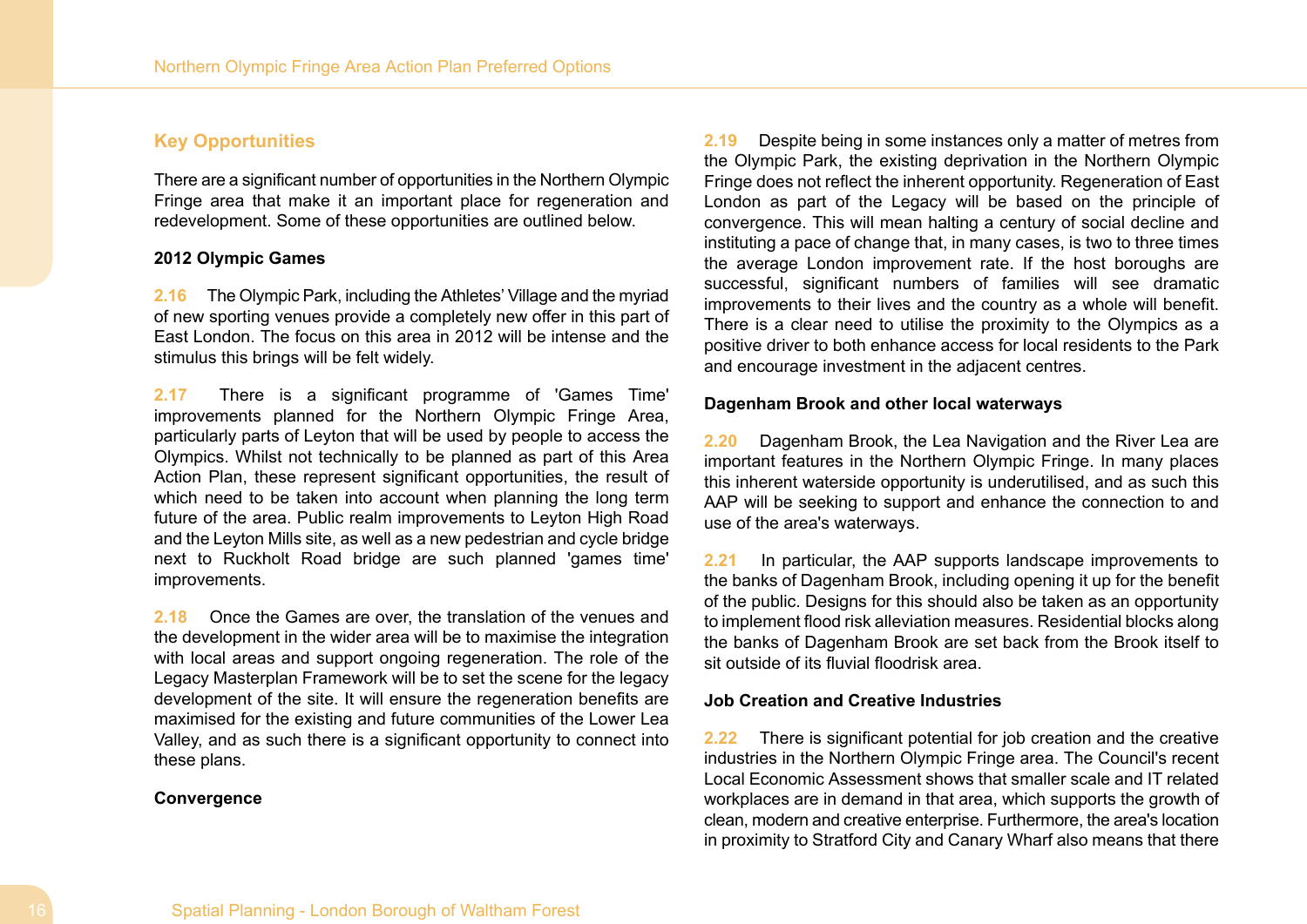will be ample employment opportunities for residents in the East of London if an appropriate public transport connection can be established.

#### **Chingford to Stratford Rail Link**

**2.23** The Hall Farm Curve is a currently unused rail link that could provide Chingford to Stratford connections from the north of the Borough down to Stratford if it was reinstated, with stops along the way opening up the whole of London. Current connections to Stratford from the middle and north of the Borough are slow, and a rail link with

be very important to the regeneration of the Northern Olympic Fringe area and the Borough as a whole. A journey that currently takes an hour by bus could be reduced to approximately 15 minutes. Furthermore, this link would also offer access for people who live in Stratford, the Olympic Park and the rest of East London to the Lea Valley Park and Epping Forest. An outline business case for this link showed that the project was viable, and as such this is seen as a major opportunity for Waltham Forest.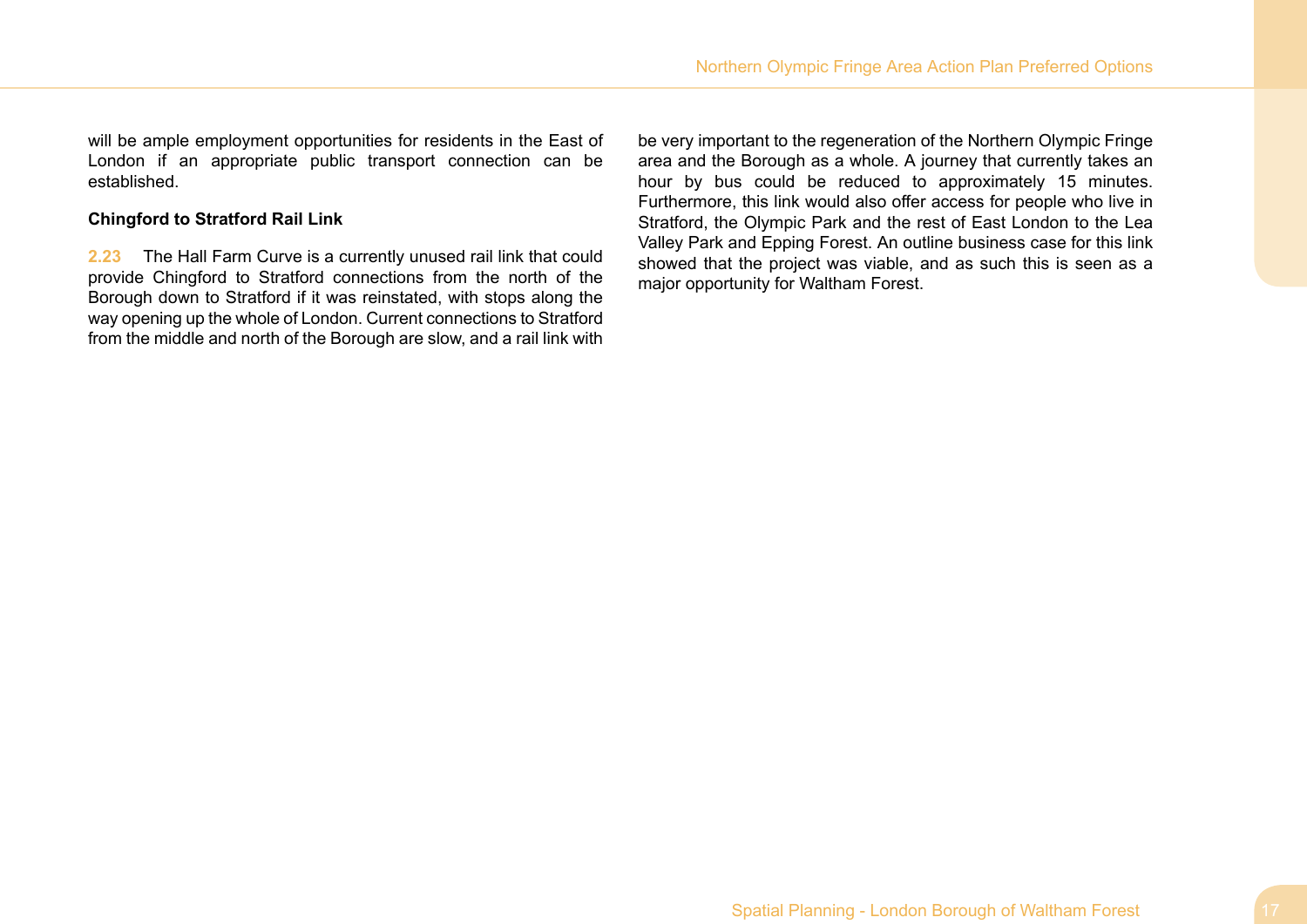![](_page_25_Figure_1.jpeg)

<span id="page-25-0"></span>**Figure 2.4 NOF Opportunites and Constraints**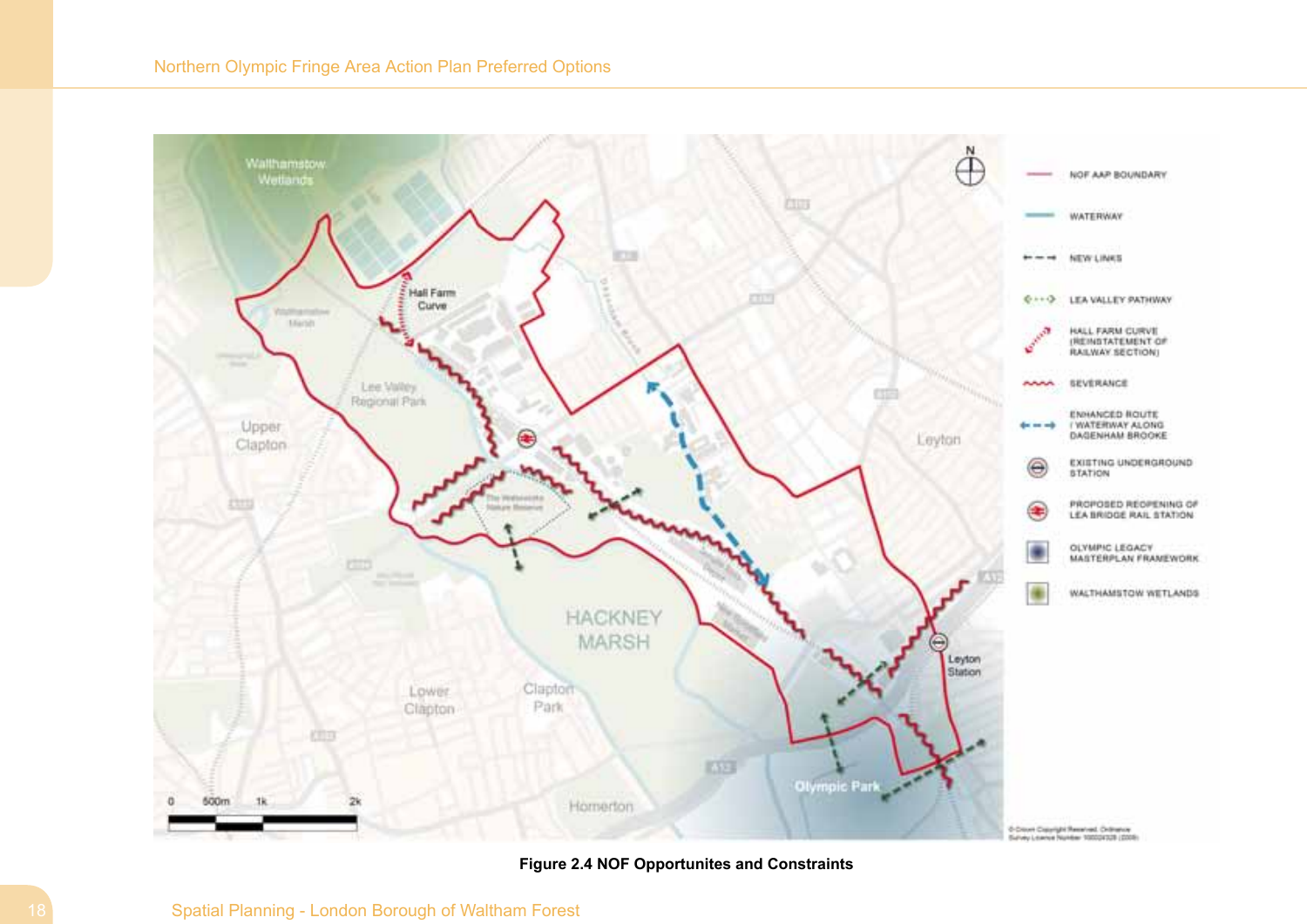#### <span id="page-26-0"></span>**Key Challenges**

There are a number of challenges for the Northern Olympic Fringe area that this AAP seeks to overcome through coordinated development.

#### **Severance and Poor Connections**

**2.24** The band of land occupied by the rail line, the canyon effect of the A12 road and industrial uses form a major barrier between the Lea Valley and the Northern Olympic Fringe area. This 'Severance Valley' poses a major physical barrier between the communities of the Northern Olympic Fringe and the Olympic Park and Stratford City. This could be bridged by making existing connections more useable and inviting and by establishing visual connections with the Olympic park. This AAP seeks to put in place a number of new and upgraded connections so that residents in the area can fully access the significant opportunities available to them.

#### **Poor Quality Public Realm**

**2.25** The quality of public space in the Northern Olympic Fringe is varied, but in general needs enhancement. The landscape character and quality of the network of green spaces could be enhanced through design enhancements, new links and increased street tree planting. Existing shopping streets and centres such as Leyton High Road and Lea Bridge Road need upgrading. The character and quality of shop fronts currently degrade the local centres, and the dominance of vehicular traffic detracts from the shopping experience. Higher quality public spaces, street trees and street furniture would improve both this experience and public perceptions.

#### **Flood Risk**

**2.26** Given the AAP's location in proximity to the Lea Valley, there are flooding issues that exist within the area. A Level 2 Strategic Flood Risk assessment has been undertaken as part of this AAP which has

shown that in terms of site proposals, there are issues that will need to be mitigated in regards to redevelopment. Sequential and Exception testing has been undertaken as part of the preferred options on the proposals outlined in this document.

#### **Crime and Deprivation**

**2.27** The Strategic Regeneration Framework area accounts for the greatest cluster of deprivation in England and Wales. On almost every indicator available, the fate of families and communities living in the host boroughs is on average worse than other communities in London. For example:

- 64.2% of the population are employed in the host boroughs area compared with 70.4% in London. This means 77,000 fewer people are in employment in the host boroughs.
- The percentage of households who live in overcrowded conditions  $\bullet$ is between 18% and 38% in the five host boroughs. The London average is under 7%.
- 17% of adults in the host boroughs have no qualifications,  $\epsilon$ compared to 11.6% in London. This gap means 67,000 more people than the London average have no qualifications.

**2.28** As such, there is obviously an overwhelming need for the AAP to tackle deprivation in the Northern Olympic Fringe area. Furthermore, the Council is aware that there are issues in the area regarding antisocial behaviour and gang culture that need to be tackled through this AAP.

#### **Areas Suffering from Isolation**

**2.29** The western side of Leyton High Road and Church Road includes some unused and inactive spaces. Many of these sites are used for light industry, and whilst important as employment generators, the sense of isolation means that neighbouring open spaces are often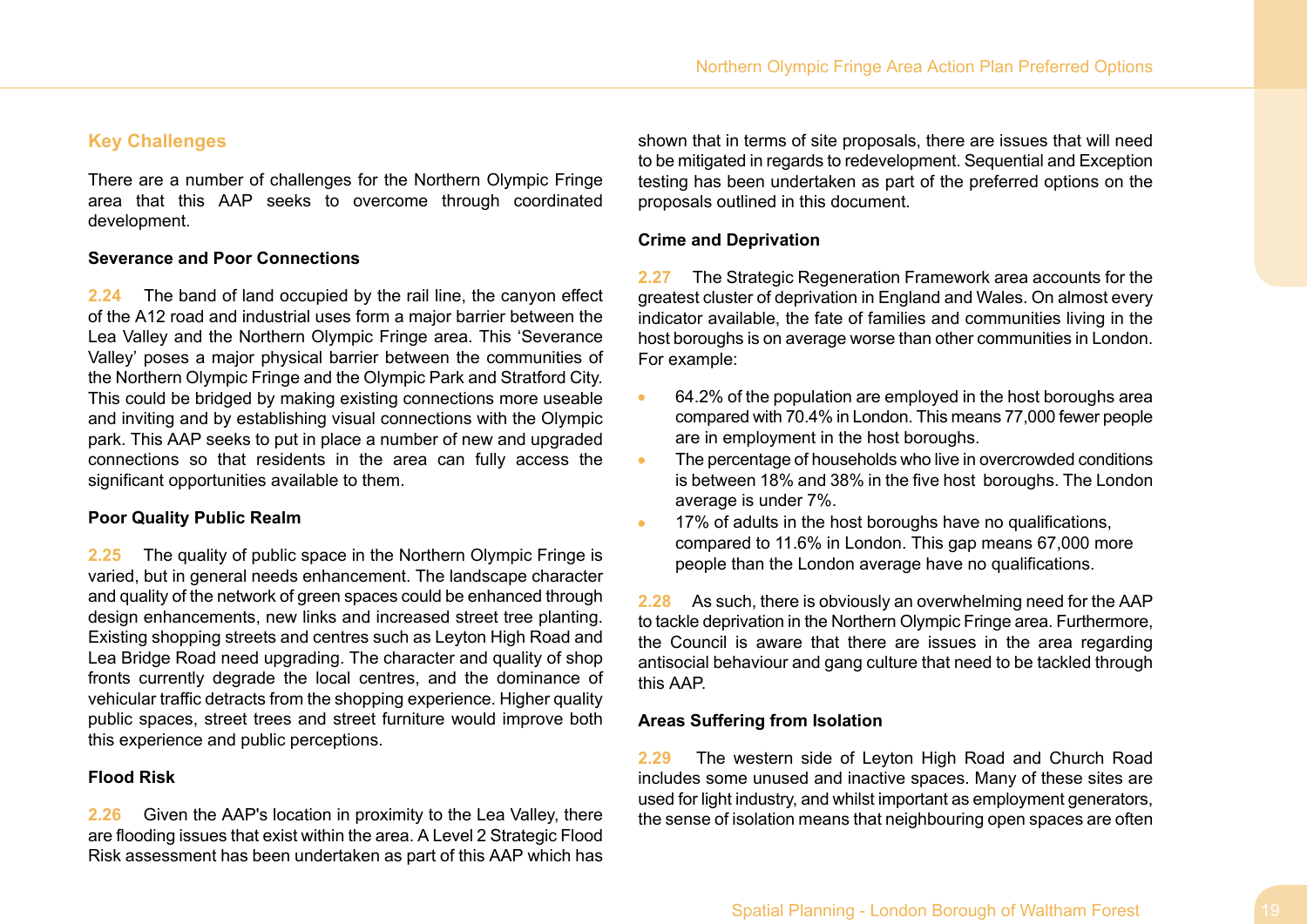unsafe and prone to anti-social behaviour. As such, these areas require enhancement which could be achieved either through landscape work or high quality redevelopment.

#### **Underutilised Land**

**2.30** Land uses in many areas of the Northern Olympic Fringe are of low quality and intensity. The land use mix should be upgraded and intensified with respect to new developments and public green space. A substantial number of additional residential units could be considered along this stretch to enable enhancements and positively address the need for activity and identity in many places.

#### **Climate Change**

**2.31** The climate change challenges which the Northern Olympic Fringe AAP must consider are:

- Mitigating climate change by reducing greenhouse gas emissions resulting from the construction and operation of the built environment and transport patterns;
- Adapting to new climates by improving the ability of the area to  $\bullet$ provide comfortable environments and to be robust in the context of an increase in extreme weather events;
- Ensuring that those who are particularly vulnerable to climate change are appropriately provided for;
- Ensuring competitiveness making sustainable growth and successful economies mutually supportive.

**2.32** Any future growth within the AAP area must consider its environmental impact and energy efficiency from the outset.